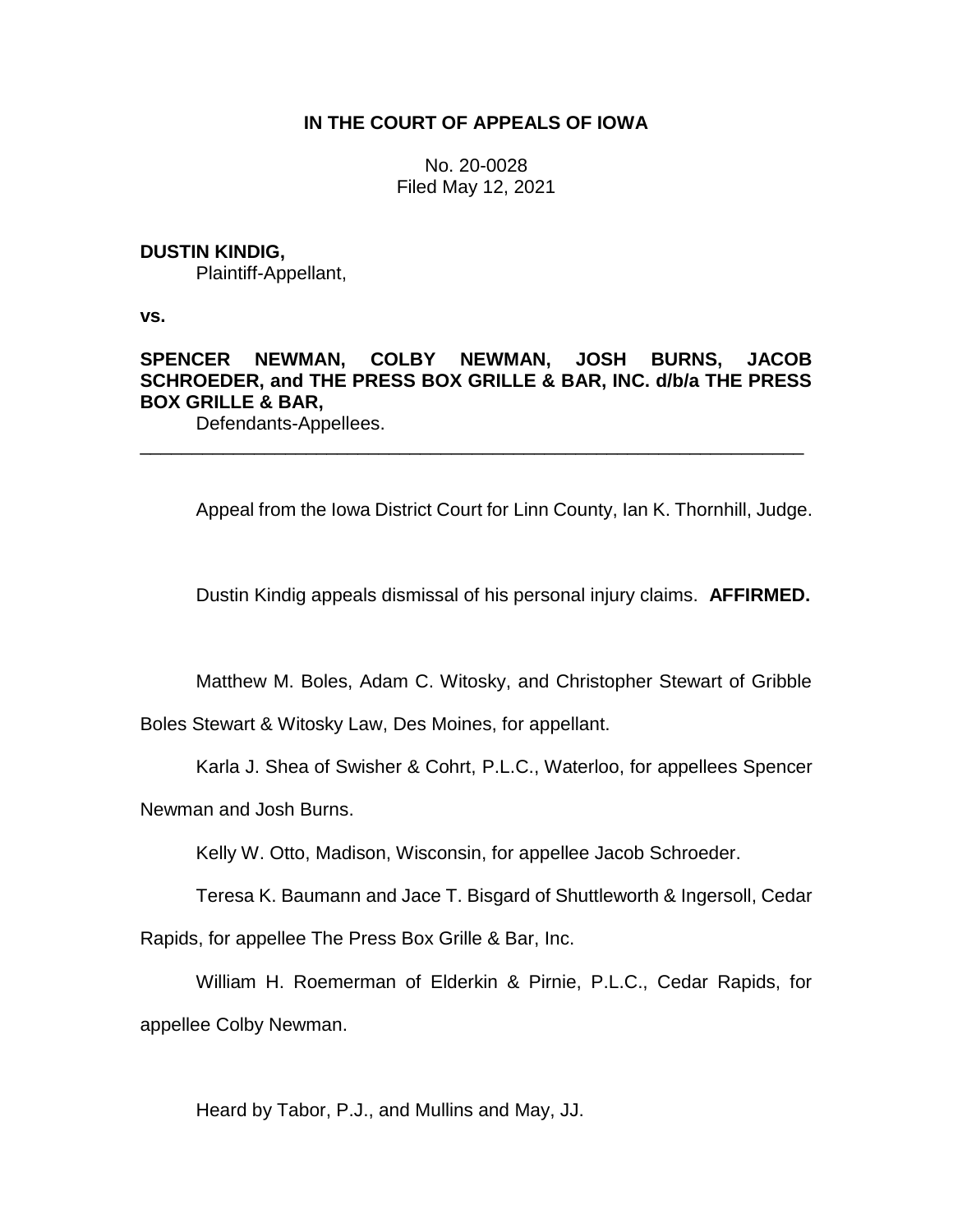### **MAY, Judge.**

 $\overline{a}$ 

A bachelor party devolved into discord and violence. In the wake, Dustin Kindig brought suit for injuries he sustained during the party. The district court granted summary judgment to some defendants. A jury found in favor of the remaining defendants. Dustin appeals.

#### **I. Facts and Prior Proceedings**

In 2017, Colby Newman planned a bachelor party for his brother, Spencer Newman. Colby asked his cousin, who worked as a manager at The Press Box Bar and Grille (Press Box), if he could borrow a small bus owned by Press Box for the party.<sup>1</sup> Press Box owner, Jeff Larkin, agreed Colby could borrow the bus as long as the group had a designated driver, filled the bus with gasoline before returning it, and cleaned it up before returning it. Colby did not pay to use the bus, and Colby and Press Box did not enter into a written agreement.

Then, on October 21, the bachelor party set out for the evening. Jacob Schroeder served as the group's designated driver, and the rest of the partygoers drank alcohol as they travelled from location to location to eat and drink. All of the partygoers, excluding Jacob, became intoxicated. Later in the evening, the group disagreed where they should go next. Most agreed they should head home. Dustin wanted to go to a strip club. But Spencer, the bachelor, went to the front of the bus and told Dustin and Jacob that he just wanted to head home.

From this point, the men's retelling of the evening differs. Spencer and other partygoers recall Dustin pushing him and then hitting him on the eyebrow

 $1$  The bus is a small, wheelchair-accessible bus, which the Press Box owner uses to tailgate and takes to his child's sporting events.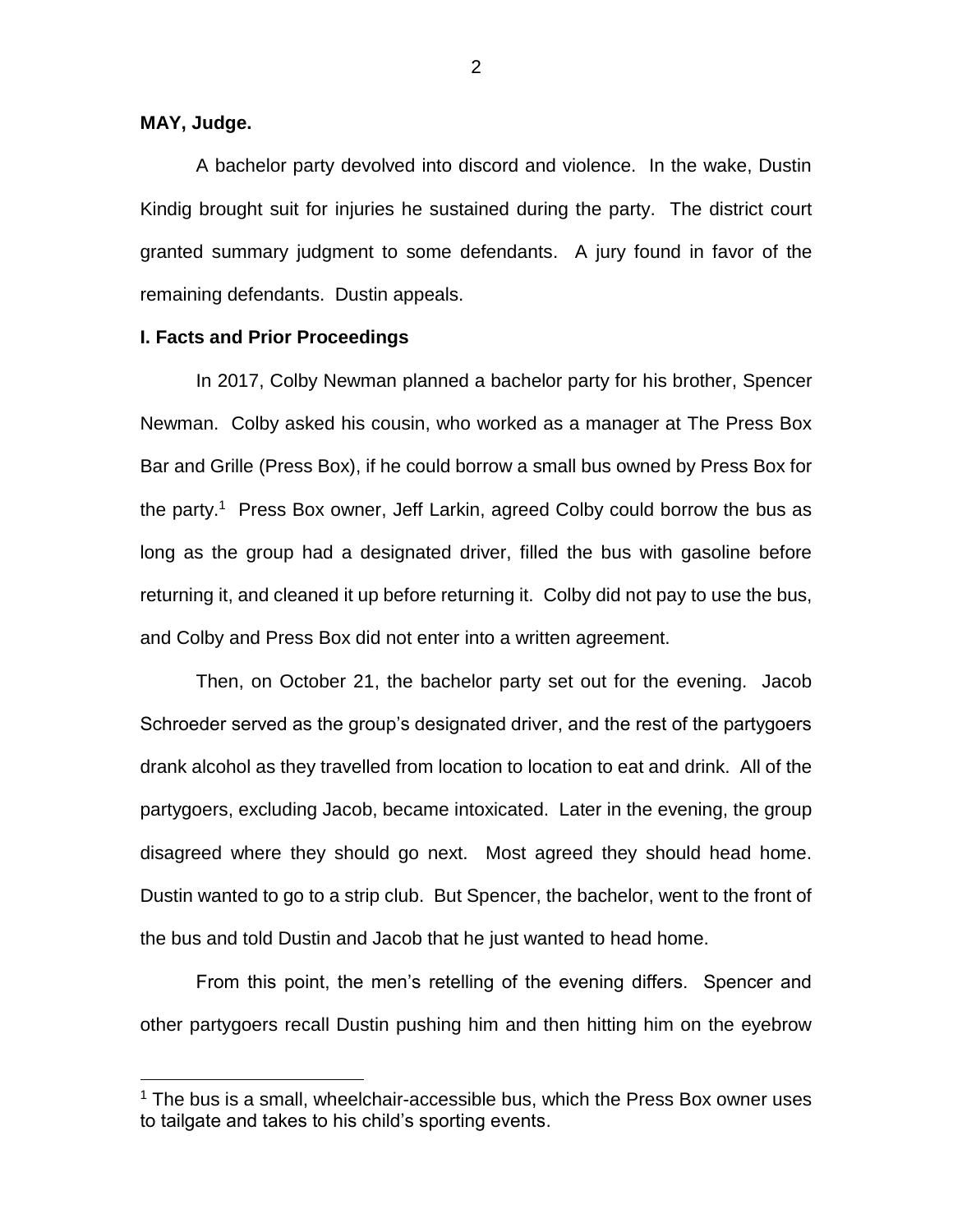with a glass bottle. The two men then fought on the floor of the bus. Jacob then pulled the bus over. Dustin got off the bus. Another partygoer, Joshua (Josh) Burns, also got off the bus. Josh claims he went to ask why Dustin hit Spencer and then they "locked up" but "[n]othing ever happened." The two "wrestl[ed] around standing up" until Colby separated them. Josh looked away, and then Dustin attacked him. Colby followed Dustin and tried to persuade him to get back on the bus. Those on the bus drove around looking for Dustin and Colby before eventually giving up and returning home.

Dustin recalls matters differently. Dustin recalls Spencer shoving him first and then hitting him in the face with a bottle. Then, after Dustin exited the bus and was bent over, Josh punched him in the face several times. And then, Dustin claims, Jacob drove away—abandoning Dustin—when Jacob heard police sirens.

So Dustin initiated these proceedings. He alleged battery by Spencer; battery by Josh; battery and aiding and abetting battery by Colby; negligence by Jacob; and common carrier liability, negligence per se, negligence, and premises liability by Press Box.

The district court granted summary judgment to Jacob and Press Box. Dustin moved to voluntarily dismiss his claims against Colby, which the court granted. The remaining claims of battery by Spencer and Josh were tried before a jury. The jury returned a defense verdict.

Dustin now appeals. He claims (1) the court erred in permitting Spencer and Josh to argue self-defense, (2) the court improperly admitted prior bad acts testimony, (3) the court should have granted a mistrial because defense counsel referred to firearms during jury selection, (4) Press Box was not entitled to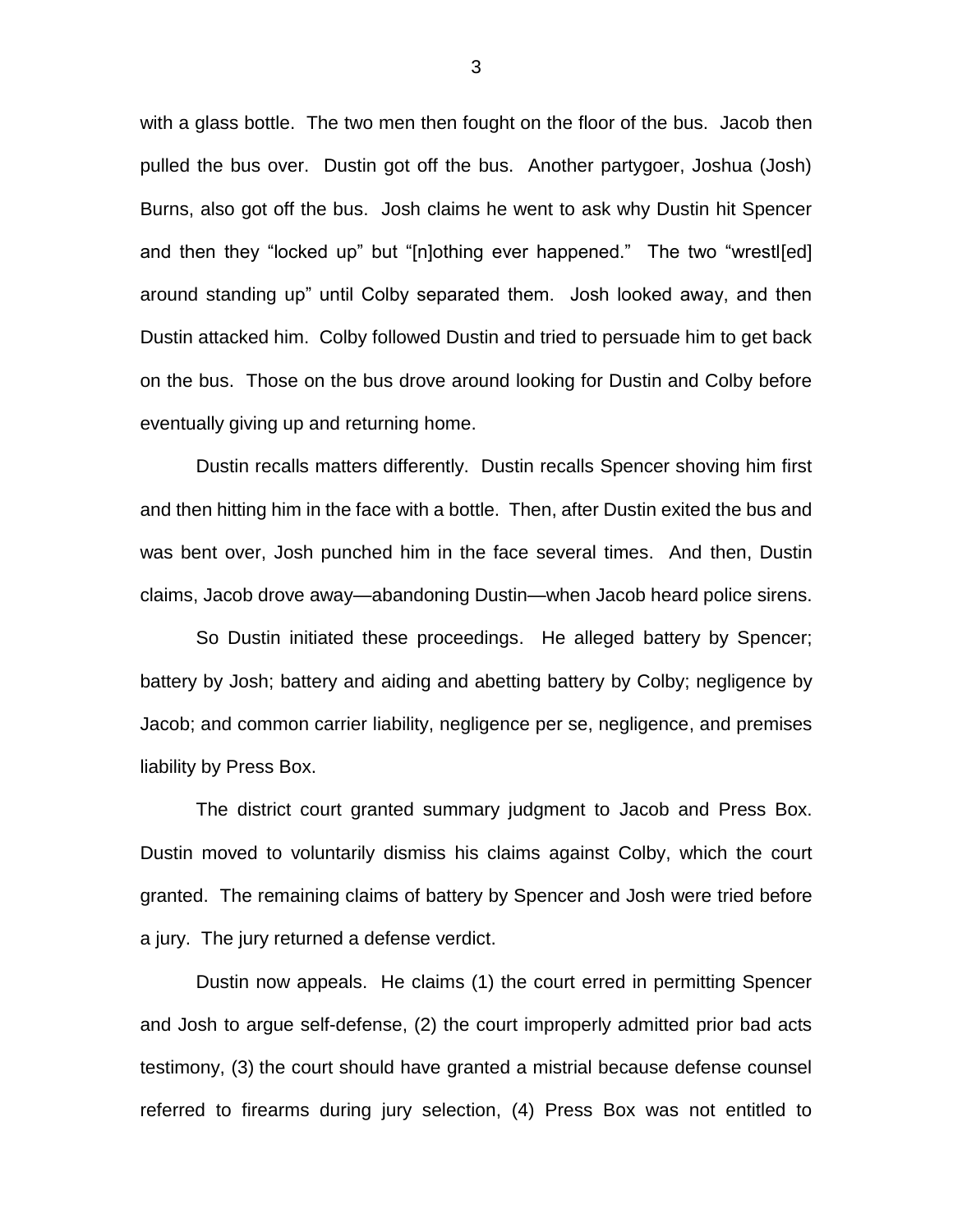summary judgment, and (5) Jacob was not entitled to summary judgment. We address each claim in turn and will discuss additional facts as necessary.

#### **II. Discussion**

#### **A. Self-defense**

For his first claim, Dustin argues the district court erred in permitting Spencer and Josh to rely on self-defense at trial. Dustin claims Spencer and Josh failed to affirmatively plead self-defense in accordance with Iowa Rule of Civil Procedure 1.421(1), which requires "[e]very defense to a claim for relief in any pleading must be asserted in the pleading responsive thereto, or in an amendment to the answer made within 20 days after service of the answer." Spencer and Josh respond by arguing their answer<sup>2</sup> put Dustin on notice of the self-defense issue by stating that Dustin initiated the physical confrontations and that their conduct toward him was merely responsive to his violence. They also note that, even if their formal pleading was insufficient, they did offer to amend their pleading to conform to the proof. And so, because self-defense "had been litigated throughout" the case, the court had discretion to permit an amendment.

To be clear, the district court did not formally grant a motion to amend. Rather, when Spencer and Josh offered to amend, the court simply concluded the issue was already part of the case.

Still, the parties agree that—from a *functional* perspective—the district court permitted Spencer and Josh to add a previously unpled (or at least allegedly unpled) affirmative defense. In describing our standard of review, Dustin notes

 $\overline{a}$ 

<sup>&</sup>lt;sup>2</sup> Spencer and Josh filed one joint answer.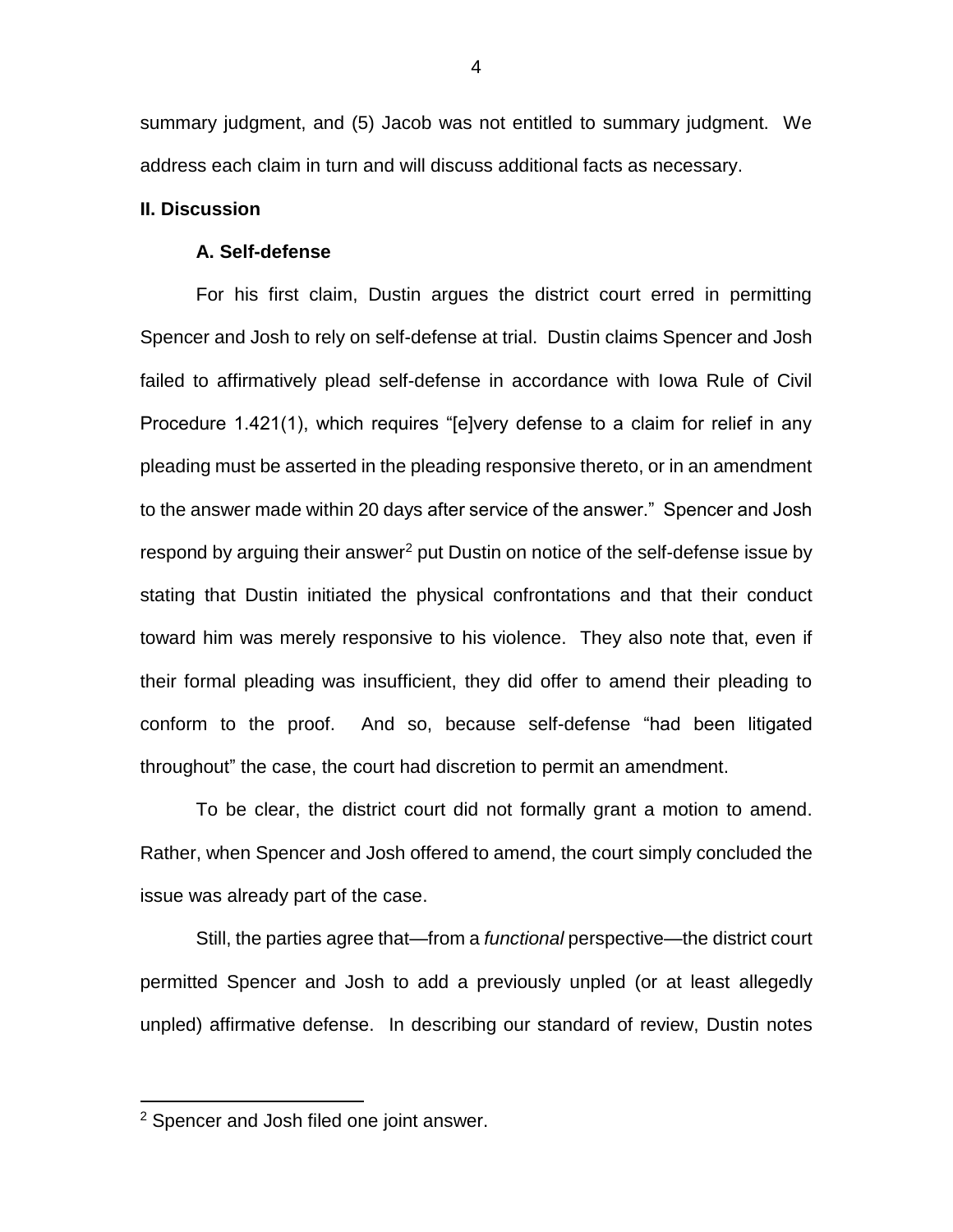"[a]llowing presentation of an unpled affirmative defense is reviewed for abuse of discretion." Along similar lines, Spencer and Josh note, "The scope of review for submitting an allegedly unpled affirmative defense is for abuse of discretion." And both sides rely on the same case, *Rife v. D.T. Corner, Inc.*, in which the issue was whether the district court abused its discretion in permitting amendments to the pleadings. 641 N.W.2d 761, 766 (Iowa 2002).

So, for our review, we assume (without deciding) that Spencer and Josh's answer did not adequately plead self-defense. We further assume that, by submitting the self-defense issue, the district court effectively<sup>3</sup> allowed Spencer and Josh to amend to conform to the proof. And so we focus our review on whether the district court abused its discretion by permitting that amendment.

Familiar principles govern our review:

We afford district courts considerable discretion in ruling on motions for leave to amend pleadings. Consequently, we will reverse only if the record indicates the court clearly abused its discretion. We will find an abuse of discretion when the court bases its decision on clearly untenable grounds or to an extent clearly unreasonable.

. . . . Iowa Rule of Civil Procedure [1.402] governs the amendment of pleadings. This rule instructs district courts to freely grant leave to amend when required by the interests of justice. Generally, a party may amend a pleading at any time before a decision is rendered, even after the close of the presentation of the evidence. As long as the amendment does not substantially change the issues or defense of the case, the court should permit the amendment. Even an amendment that substantially changes the issues may still be allowed if the opposing party is not prejudiced or unfairly surprised.

*Id.* at 766–67 (citations omitted).

 $\overline{a}$ 

<sup>&</sup>lt;sup>3</sup> Again, the court did not describe its ruling as granting an amendment. But we seek to avoid elevating "form over substance." *See, e.g.*, *Toney v. Parker*, \_\_\_ N.W.2d \_\_\_, \_\_\_, 2021 WL 1431683, at \*6 (Iowa 2021). So we focus on the *substantive effect* of the court's ruling.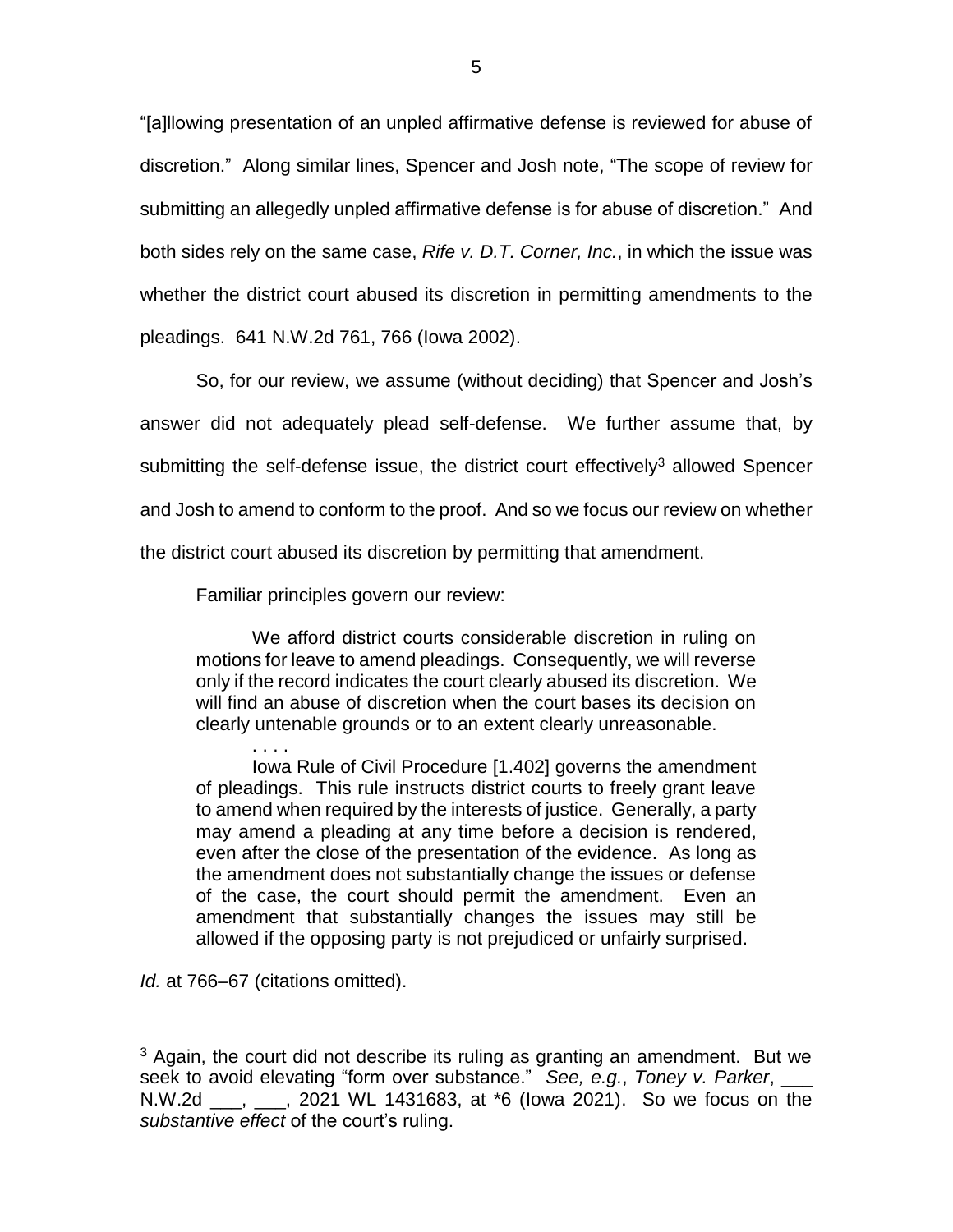Applying these principles here, we see no abuse of discretion. Even assuming Spencer and Josh's answer did not adequately plead an affirmative defense, it did far more than merely deny Dustin's allegations. It stated Dustin "got very angry and assaulted Spencer," "Dustin was verbally as well as physically abusive to Spencer," "after Dustin assaulted Spencer . . . the men engaged in a physical altercation," and "Dustin . . . repeatedly assaulted Joshua . . . outside of the bus." These statements announced Spencer and Josh's position that their conduct was responsive to Dustin's assaults against them.

Moreover, as the case proceeded, the parties were aware Spencer and Josh were asserting self-defense. Dustin's counsel conceded, "I think throughout the discovery process they've alleged [self-defense] . . . ." Plus the proposed jury instructions—which were filed August 15, 2019, several months prior to trial included an instruction on self-defense as an affirmative defense. The same day, Spencer and Josh filed a trial brief that discussed self-defense as an affirmative defense. Yet, as Spencer and Josh point out, Dustin did not respond by requesting "additional discovery as he would if he had been surprised and needed additional information."

All things considered, we do not believe permitting Spencer and Josh to assert self-defense created a "substantial[] change" in the issues before the court. *Id.* at 767. Nor was Dustin "prejudiced or unfairly surprised." *Id.* So we conclude the district court did not abuse its discretion.

#### **B. Prior bad acts**

Next, Dustin argues the district court abused its discretion in admitting evidence of his prior bad acts. He points to testimony from Jacob, Spencer, Josh,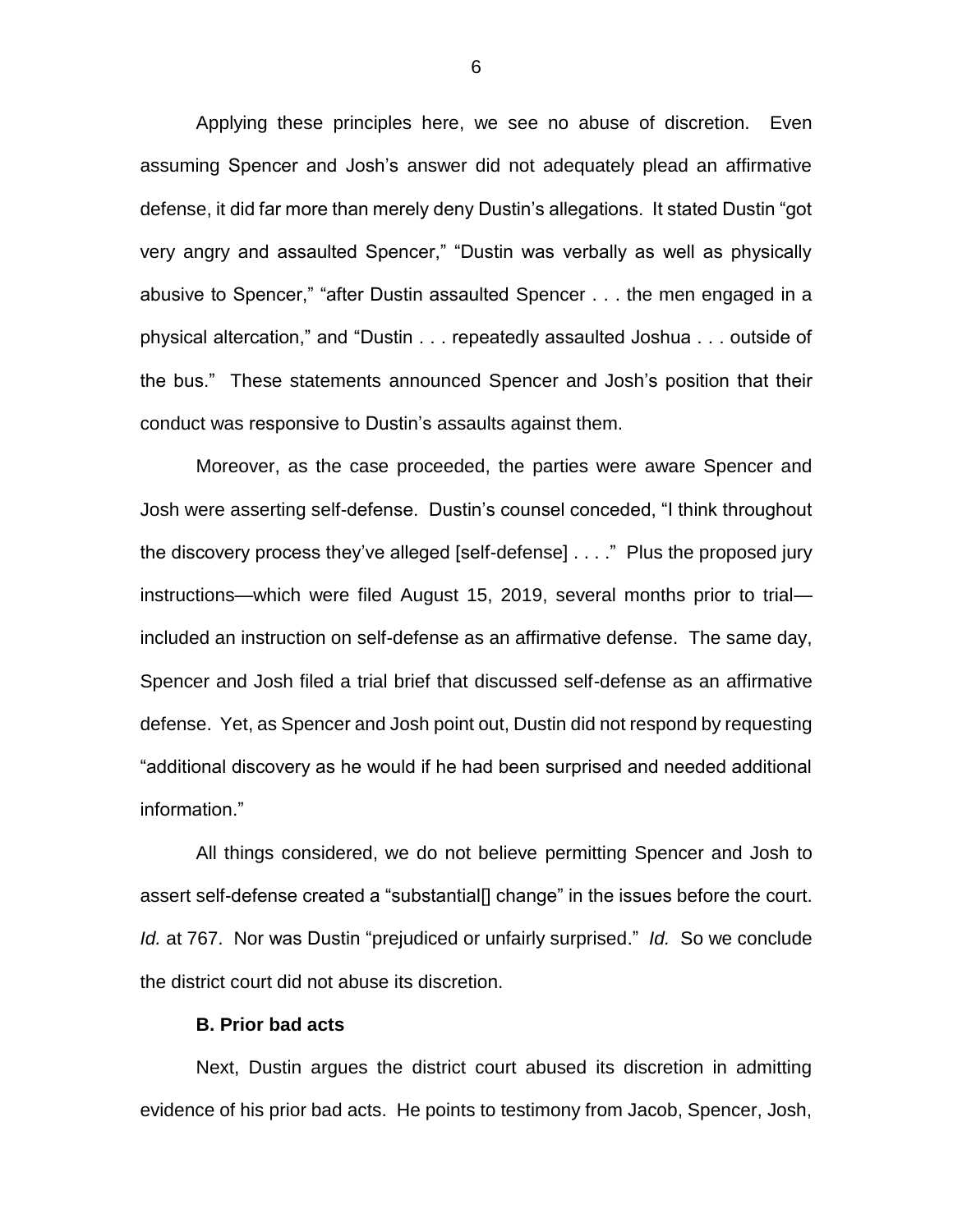and Colby discussing specific instances of violence involving Dustin, as well as their general knowledge of Dustin's history of violence. <sup>4</sup>

"We review evidentiary rulings by the district court for abuse of discretion. . . . We reverse the district court's admission as an abuse of discretion when the grounds for admission were 'clearly untenable or clearly unreasonable.'" *State v. Donahue*, 957 N.W.2d 1, 6 (Iowa 2021) (citations omitted).

The district court relied on Iowa Rules of Evidence 5.404 and 5.405 to admit evidence of Dustin's violence. Rule 5.404(a)(2)(b)(i) provides that in civil cases, "Evidence of an alleged victim's character for violence may be offered on the issue of self-defense by a party accused of assaultive conduct against the victim." So because Spencer and Josh claimed they acted in self-defense, evidence of Dustin's character for violence was admissible. *See* Iowa R. Evid. 5.404(a)(2)(b)(i). However, for Spencer and Josh to be able to introduce specific instances of violence to establish Dustin's character for violence, rule 5.405(b) requires the character trait be an essential element of their self-defense claim. *See* Iowa R. Evid. 5.405(b) ("When a person's character or character trait is an essential element of a charge, claim, or defense, the character or trait may also be

 $\overline{a}$ 

<sup>&</sup>lt;sup>4</sup> Dustin never objected to the testimony as inadmissible prior bad acts. Dustin only objected to Colby's testimony as non-responsive to the question presented and containing hearsay. So we note some uncertainty about error preservation. *See State v. Bergmann*, 633 N.W.2d 328, 332 (Iowa 2001) ("Although the State concedes that error has been preserved on every issue raised on appeal . . . , we disagree."). It appears the parties believe the court's ruling on Dustin's motion in limine was sufficiently definitive to preserve error. *See Wailes v. Hy-Vee, Inc.*, 861 N.W.2d 262, 264 (Iowa Ct. App. 2014) (noting a motion in limine alone is generally insufficient to preserve evidentiary errors but "[w]hen the court's ruling on a motion in limine is unequivocal and leaves no question that the challenged evidence will or will not be admitted at trial, counsel need not take steps at trial to preserve error"). We assume without deciding this is correct.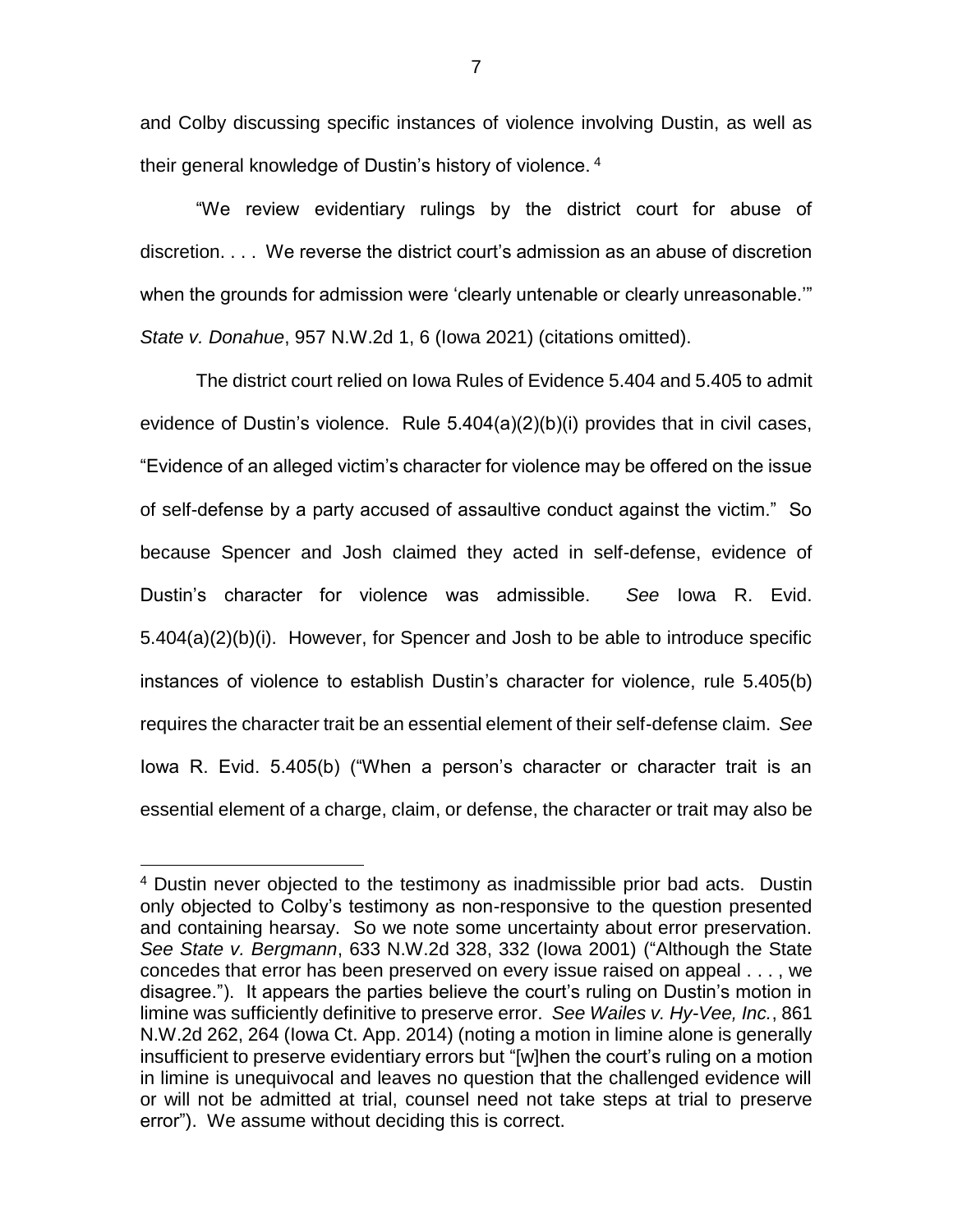proved by relevant specific instances of the person's conduct."). The supreme court recently clarified the application of rule 5.405 by holding "that a defendant asserting self-defense or justification may not prove the victim's aggressive or violent character by specific conduct of the victim *unless* the conduct was previously known to the defendant." *State v. Williams*, 929 N.W.2d 621, 636 (Iowa 2019).

So we look to the testimony flagged by Dustin to determine if it contains evidence of specific conduct or acts that were not known to Spencer and Josh. First, Dustin highlights testimony from Jacob. He testified that he knew Dustin had been in fights and knew of his reputation for fighting and violence. But Jacob did not testify about specific instances of violence. So rule 5.405 does not come into play with respect to Jacob's testimony. It only touched on Dustin's character for violence as permitted by rule 5.404(a)(2)(b)(i).

Next up, Spencer testified about seeing Dustin get into physical fights; pulling Dustin out of fights; observing Dustin get kicked out of bars for fighting; and observing Dustin hit others with objects like an unopen beer can, a pool cue, a pool ball, and a baseball bat. This testimony does get into specific instances of violence. But it is permissible because they were previously known by Spencer, a defendant asserting self-defense, who testified about what he personally saw Dustin do. *See id.*

For his part, Josh testified he knew of Dustin's reputation for violence; he had previously seen Dustin get into fights, both verbal and physical; and, during some of these instances, Dustin was intoxicated. Again, this testimony gets into

8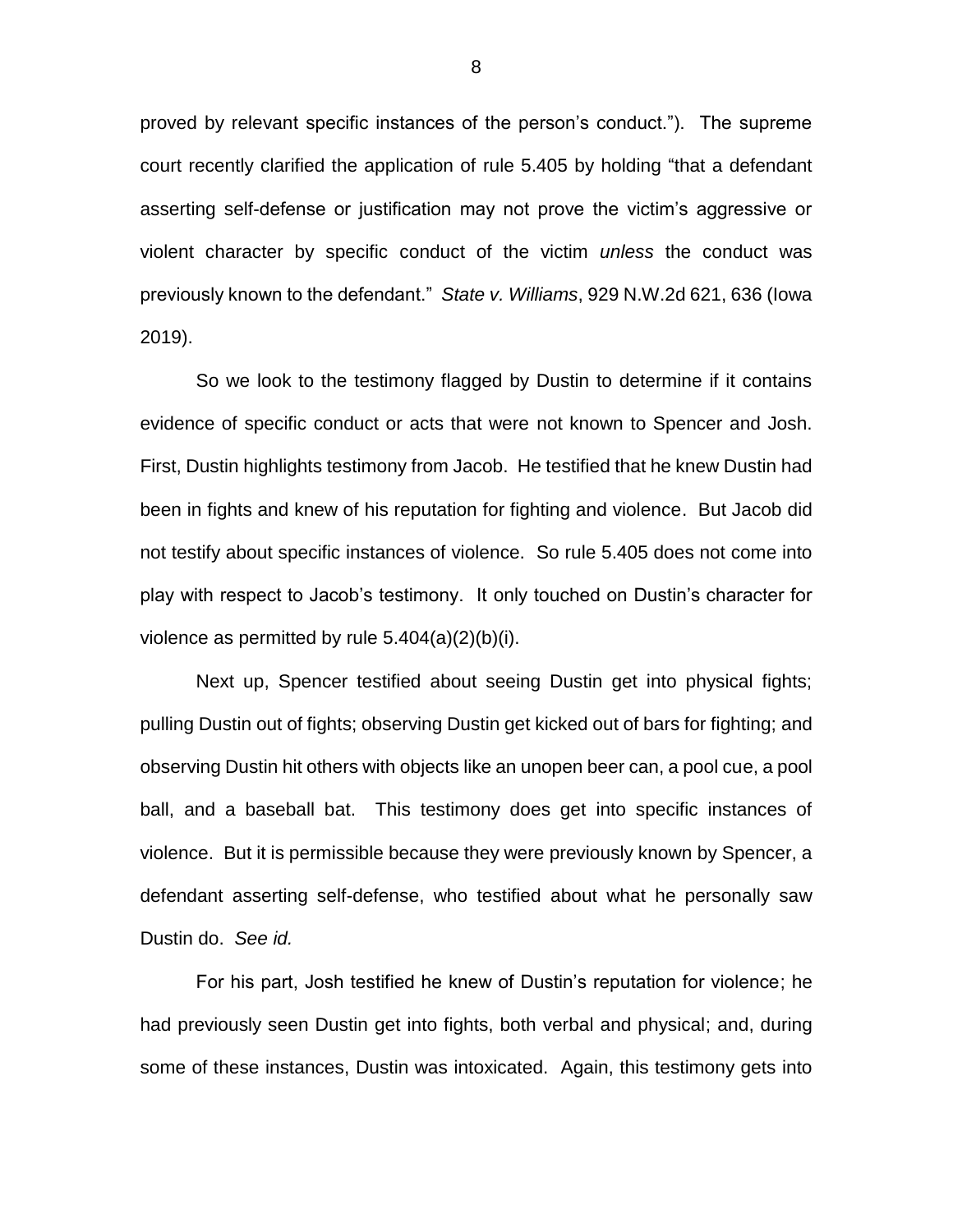specific instances of violence. But it is permissible because the instances were previously known by Josh, a defendant asserting self-defense. *See id.*

Finally, Colby testified that he never witnessed Dustin fight firsthand but knew of his reputation for fighting. So he never testified to specific instances of violence, and rule 5.405 does not come into play. While Colby's testimony touched on Dustin's character for violence, it was permitted by rule 5.404(a)(2)(b)(i).

All things considered, we do not believe the district court abused its discretion in admitting testimony about Dustin's prior violence. We move on to his next claim.

### **C. Mistrial motions**

Dustin claims the district court should have granted his motion for mistrial because defense counsel discussed firearms during voir dire. Before reaching the merits of this claim, however, we must first consider whether Dustin preserved error. *See, e.g.*, *Top of Iowa Coop. v. Sime Farms, Inc.*, 608 N.W.2d 454, 470 (Iowa 2000) ("In view of the range of interests protected by our error preservation rules, this court will consider on appeal whether error was preserved despite the opposing party's omission in not raising this issue at trial or on appeal.").

During voir dire, defense counsel told potential jurors that, although

the incident that we're going to be talking about [in the trial] does not involve guns, there may be some testimony touching on the use of guns. And because, as you all know, I'm sure, that's a very hot button issue in our society, I need to know if any of you have strong feelings—

At this stage, Dustin's counsel interrupted and asked to approach the bench. The transcript shows "there was an off-the-record discussion at the bench between the court and counsel." The record does not show the contents of the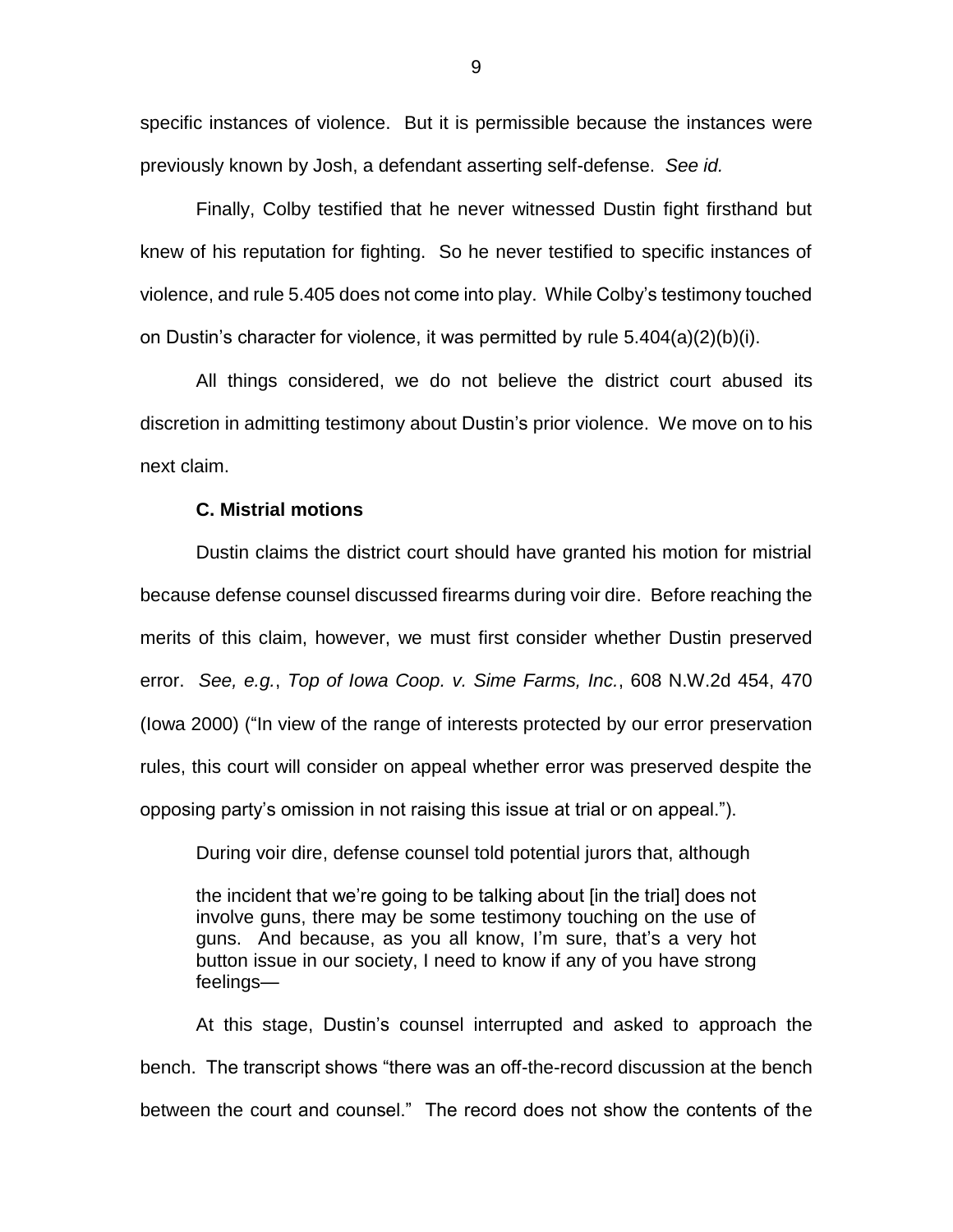discussion. In any event, defense counsel then asked the pool, "Does anyone

here feel strongly about the use of guns?", and the following exchange occurred:

DEFENSE COUNSEL: [Potential juror M]? How—what's your feeling about the use of guns? POTENTIAL JUROR [M]: I don't like them.

DEFENSE COUNSEL: You don't like them? POTENTIAL JUROR [M]: No.

DEFENSE COUNSEL: You don't feel like they have a place? POTENTIAL JUROR [M]: They have a place.

DEFENSE COUNSEL: Okay. What's their place? POTENTIAL JUROR [M]: In war maybe.

DEFENSE COUNSEL: Anyone else feel strongly about the use of guns? POTENTIAL JUROR [R]: Yeah. I think everybody should carry one.

DEFENSE COUNSEL: Okay. Do you think everybody should use them on other people? POTENTIAL JUROR [R]: No. I didn't say on other people. I said to defend yourself.

DEFENSE COUNSEL: Okay. Would you be concerned in a situation where somebody brandished a gun or used a gun against somebody else? POTENTIAL JUROR [R]: I don't know—I don't follow. What do you mean exactly?

DEFENSE COUNSEL: Well, I—other than—I mean, obviously you have military experience and guns were used and there's no doubt about that. But outside of that, do you have strong feelings about the use of a handgun by a private citizen not in selfdefense? POTENTIAL JUROR [R]: Yeah. I don't think there's a place for that. Everyone should have one to defend themselves.

DEFENSE COUNSEL: Anyone else have strong feelings about guns? POTENTIAL JUROR [U]: Mixed with alcohol, yes.

DEFENSE COUNSEL: That that's a bad combination? POTENTIAL JUROR [U]: Yeah. Well, any kind of drug. I'm not just picking on alcohol. Any kind of drug that affects your brain is going to make choices—

DEFENSE COUNSEL: Sure. POTENTIAL JUROR [U]: different and—

(The court reporter interrupted.)

POTENTIAL JUROR [U]:—and with a weapon you can kill someone instantly with should not be mixed regardless of the situation.

DEFENSE COUNSEL: Okay. Anyone else? [Potential juror E]? POTENTIAL JUROR [E]: Well, I believe there's a place for them for hunting and recreational shooting and areas like that, that we should be able to have them and use them for that kind of stuff.

DEFENSE COUNSEL: Okay. But I assume not between two people to settle a fight? POTENTIAL JUROR [E]: No. Absolutely.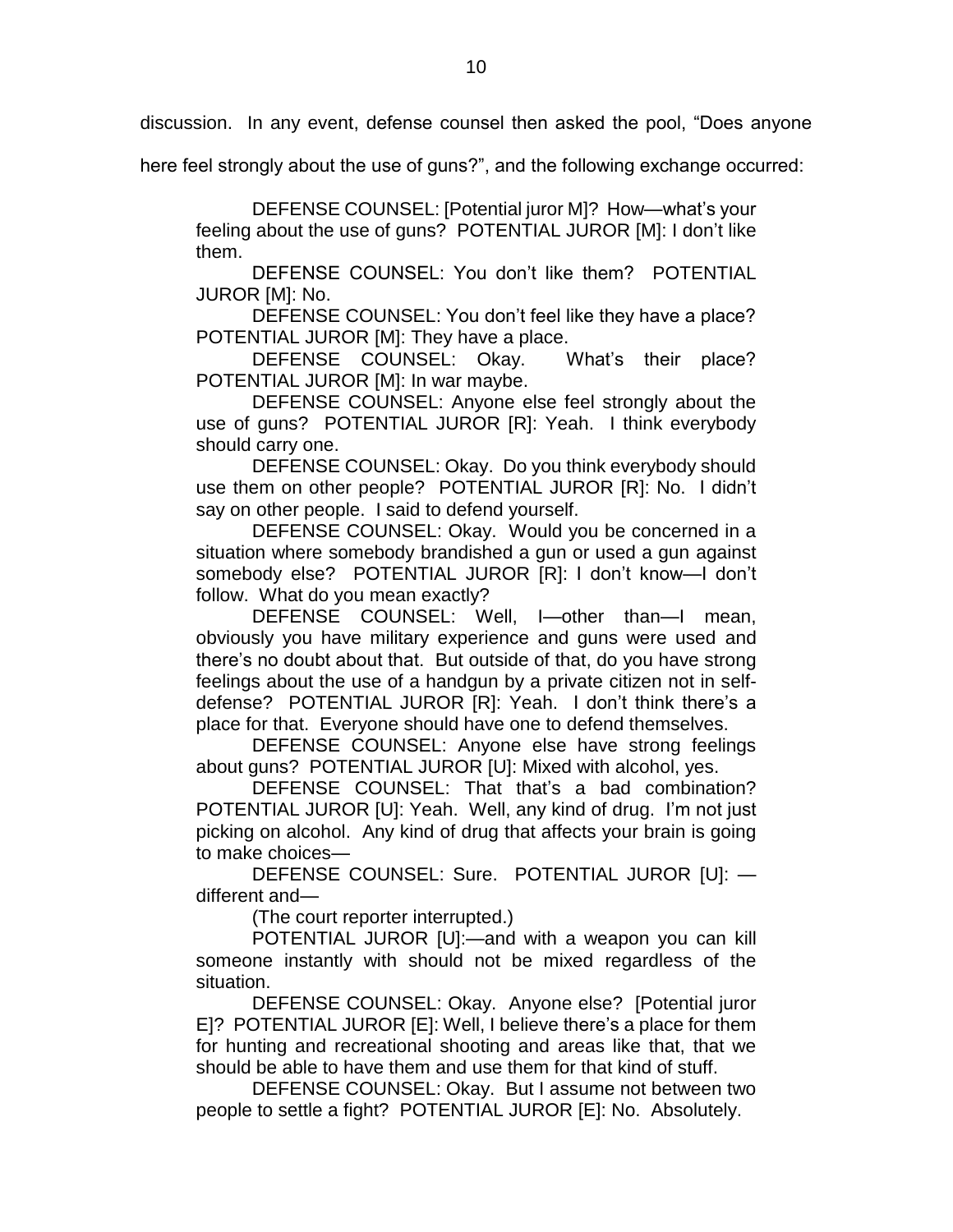DEFENSE COUNSEL: Has anyone themself [sic] or had a family member or close friend who was shot? [Potential juror EP]? What happened? POTENTIAL JUROR [EP]: Just—I mean, I lost three friends to murder.

DEFENSE COUNSEL: To street crime? POTENTIAL JUROR [EP]: Yeah.

DEFENSE COUNSEL: Does that give you strong feelings about the use of weapons? POTENTIAL JUROR [EP]: I mean, I don't own a gun or anything like that so—I mean, I feel like—I mean, it's a touchy subject. But, I mean, I'm just not one to carry so—I mean, to each his own, I guess.

DEFENSE COUNSEL: Okay. Did someone else raise their hand? [Potential juror M]? POTENTIAL JUROR [M]: My younger brother was murdered four years ago.

DEFENSE COUNSEL: Oh, my God. I'm sorry. I didn't mean to bring up something that was that personal.

Defense counsel then moved on to other topics of questioning. After

defense counsel passed for cause, the parties exercised their strikes. Then the

court read the names of the jurors selected; the parties confirmed the named jurors

were indeed the jury they had selected; the other prospective jurors were excused;

the jury was sworn in; and the court gave preliminary instructions. The jury was

then excused for a recess. At this point, the following record was made:

THE COURT: We remain on the record outside the presence of the jury. Any issues either side wants to bring up regarding jury selection? I didn't see any. But, [plaintiff's counsel], anything for the record on jury selection, the process?

PLAINTIFF COUNSEL: I don't believe so, Your Honor. THE COURT: All right. [Defense counsel]? DEFENSE COUNSEL: Nothing regarding jury selection.

Soon after, the court excused the jury for the day.

The next morning, the court and counsel made additional record outside the presence of the jury. After hearing argument, the court ruled that evidence of firearms would not be admitted. At this point, Dustin's counsel moved for a mistrial

based upon defense counsel's discussions about guns during jury selection.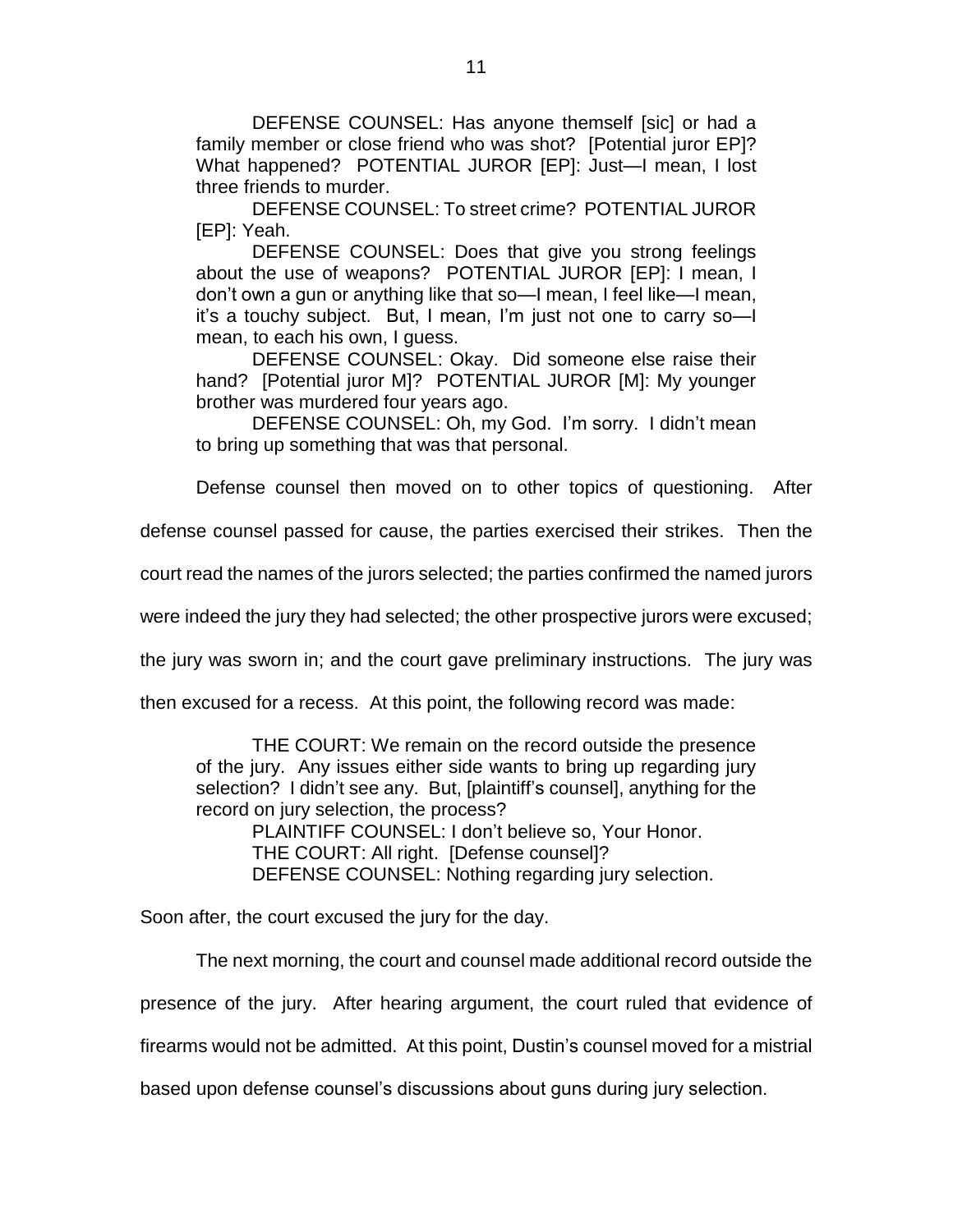We question whether this motion was timely. A party must move for mistrial when the grounds first become apparent. *See State v. Cornelius*, 293 N.W.2d 267, 269 (Iowa 1980) ("A mistrial motion must be made when the grounds therefor first became apparent. Here defendant should have asked for a mistrial when the allegedly prejudicial question was asked." (citation omitted)); *State v. Groat*, No. 19-1809, 2021 WL 1016593, at \*2 n.1 (Iowa Ct. App. Mar. 17, 2021); *State v. Hoosman*, No. 04-1364, 2006 WL 2265413, at \*4 (Iowa Ct. App. Aug. 9, 2006). If a party fails to do so, error is not preserved. *Cornelius*, 293 N.W.2d at 269.

The alleged grounds for mistrial were defense counsel's questions to potential jurors about guns. Those questions were, of course, apparent to plaintiff's counsel during jury selection. Indeed, plaintiff's counsel later admitted he had thought about moving for mistrial while defense counsel was asking about guns but then decided against it. Nor did plaintiff raise the issue when immediately after the jury was sworn—the court specifically asked if either party wished to make any record concerning jury selection. Given this record, we doubt error was preserved through Dustin's motion on the day after jury selection.

In an abundance of caution, however, we consider plaintiff's mistrial argument on the merits. "A mistrial is appropriate when 'an impartial verdict cannot be reached' or the verdict 'would have to be reversed on appeal due to an obvious procedural error in the trial.'" *State v. Newell*, 710 N.W.2d 6, 32 (Iowa 2006) (citation omitted). We review the district court's ruling on motions for mistrial for an abuse of discretion. *See State v. Plain*, 898 N.W.2d 801, 811 (Iowa 2017). "[W]e only reverse if the district court's decision rested on grounds or reasoning that were clearly untenable or clearly unreasonable." *Id.*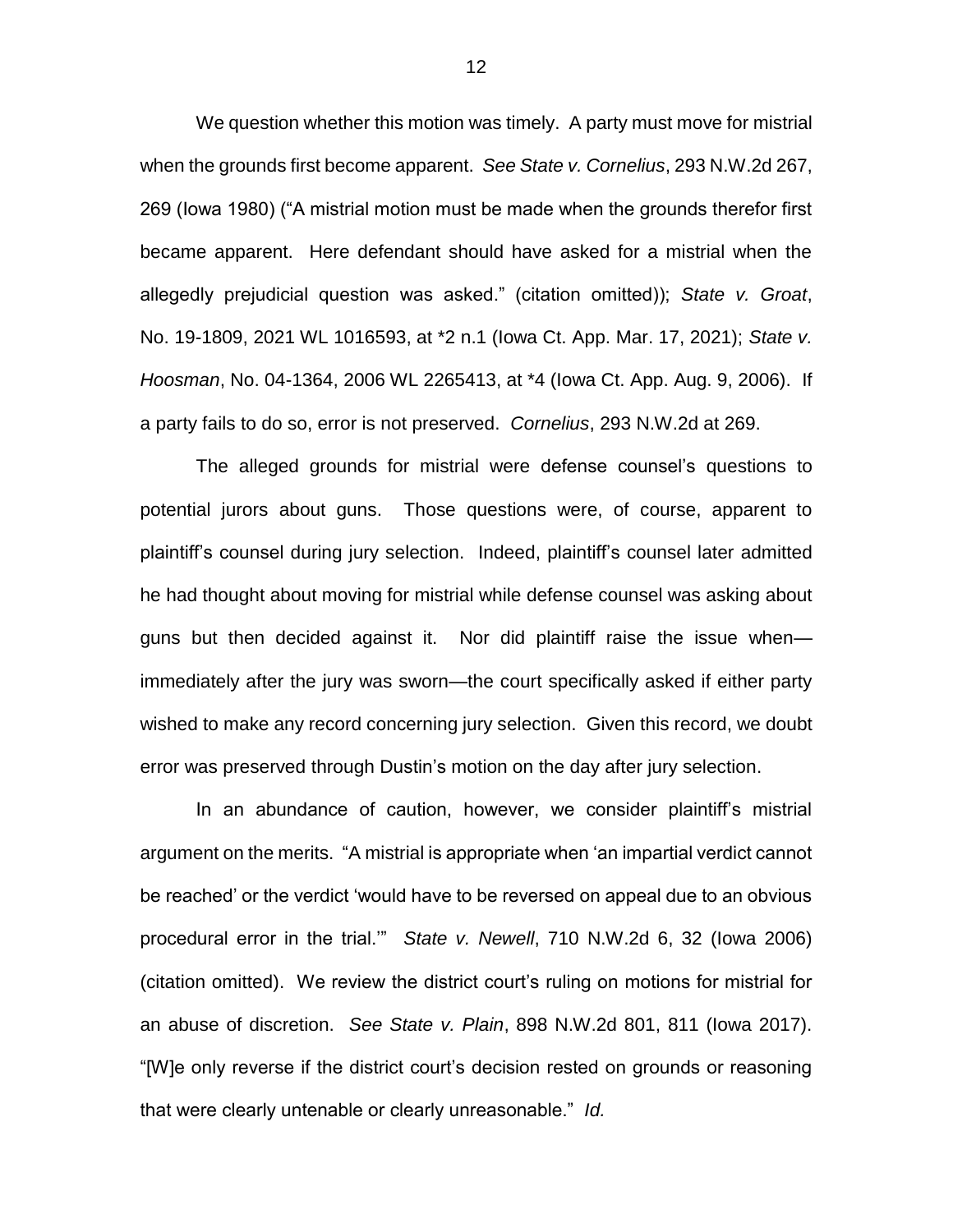Applying these standards, we see no grounds for reversal. We agree that defense counsel's questions about guns could have piqued the jurors' curiosity as to how firearms might fit into the story of this case. But, as Joshua and Spencer point out, defense counsel "never mentioned who might have a gun." For all the jury knew, counsel "could have been referring to proposed testimony that one of her clients or a witness wielded a gun," not Dustin.

In any event, as the district court noted, "we have a lot of things in jury selection that don't necessarily come up in trial—jurors follow the instructions." And indeed, the court instructed the jurors to "base [their] verdict only upon the evidence and the court's instructions." The court also instructed the jurors that "statements" and "questions" by the lawyers "are not evidence." Like the district court, we presume the jury followed these instructions. *See State v. Fontenot*, \_\_\_ N.W.2d \_\_\_, \_\_\_, 2021 WL 1583815, at \*10 (Iowa 2021). So we do not believe defense counsel's questions concerning firearms created grounds for a mistrial. The district court did not abuse its discretion by denying Dustin's motion.

Dustin also made a second motion after Spencer testified as follows:

Q. Have you had any personal experience with Dustin being violent or fighting? A. Multiple experiences.

Q. Okay. Tell the jury about that. A. Some that I can't talk about, but—

PLAINTIFF COUNSEL: Can we approach, Your Honor? Can we approach?

At this point, the court excused the jury and made record outside their presence. Plaintiff's counsel moved for mistrial based upon Spencer's alleged "violation of the motion in limine" ruling, in which the court excluded some evidence of violence by Spencer. Defense counsel responded that while Spencer "should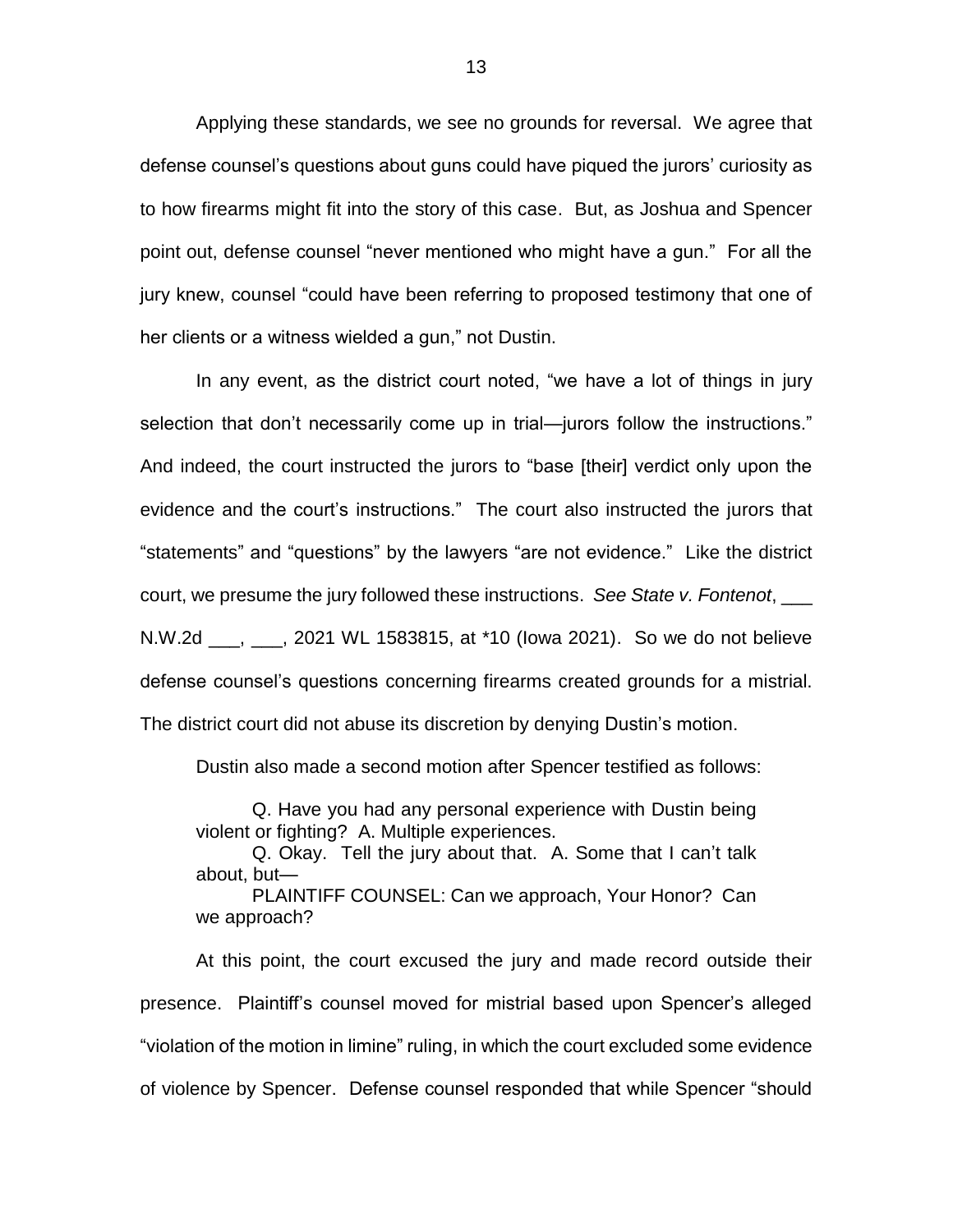not have said that there were things he shouldn't talk about," his comment does not "rise[] to the level of a mistrial." The court admonished Spencer and defense counsel about the impropriety of Spencer's comment. But the court concluded a mistrial was not warranted. Then, when questioning resumed, the court instructed the jury to disregard Spencer's "nonresponsive answer."

We disapprove of Spencer's behavior. But we think the court handled the situation appropriately. While Spencer's comment could have tipped the jury off that there may be more to the story, it did not inject any new specifics into the story, and it was not so prejudicial as to necessitate a mistrial. Moreover, the court expressly instructed the jury to disregard Spencer's comment. This message was reinforced by the court's final instructions, which directed the jurors that "[a]ny testimony I [told] you to disregard" is "not evidence" upon which they could "base [their] verdict." Again, we presume the jury followed instructions. *Id.* So we presume they disregarded Spencer's comment. And we find no abuse of discretion in the district court's refusal to grant a mistrial.

#### **D. Summary judgment**

Dustin's remaining claims challenge the district court's grant of summary judgment to Press Box and Jacob. We review the district court's summary judgment ruling for the correction of legal error. *In re Estate of Franken*, 944 N.W.2d 853, 857 (Iowa 2020). Summary judgment is proper if the record shows "that there is no genuine issue as to any material fact and that the moving party is entitled to a judgment as a matter of law." Iowa R. Civ. P. 1.981(3). "We review the evidence in the light most favorable to the nonmoving party." *Stevens v. Iowa Newspapers, Inc.*, 728 N.W.2d 823, 827 (Iowa 2007). But "[a] party resisting a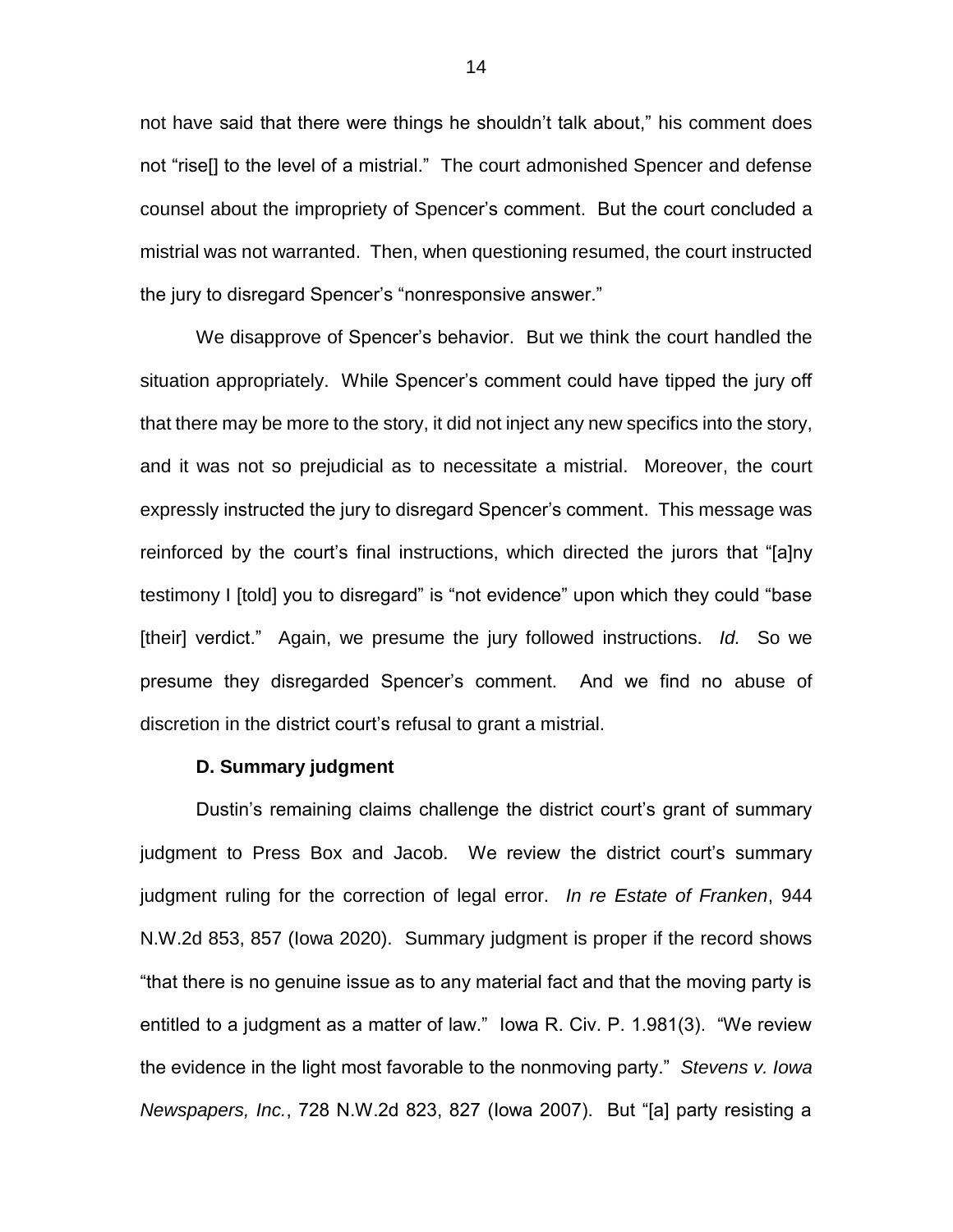motion for summary judgment cannot rely on the mere assertions in [their] pleadings but must come forward with evidence to demonstrate that a genuine issue of fact is presented." *Id.*

*1. Press Box*

We first address Dustin's arguments relating to Press Box, which owned the

bus. In granting summary judgment in Press Box's favor, the court dismissed Dustin's claims of common carrier liability, negligence per se, negligence, and premises liability. Dustin argues all four claims were viable and should have proceeded to trial. We address each claim in turn.

## *a. common carrier*

For Dustin's common carrier liability claim to survive summary judgment, he

had to establish Press Box operates as a common carrier.

Iowa law has defined a common carrier as "one who undertakes to transport, indiscriminately, persons and property for hire." *Employers Mut. Cas. Co. v. Chicago & North Western Transp. Co.*, 521 N.W.2d 692, 693 (Iowa 1994). We have ruled that the distinctive characteristic of a common carrier is that it holds itself out as ready to engage in the transportation of goods or persons for hire, as public employment, and not as a casual occupation. *Kvalheim v. Horace Mann Life Ins. Co.*, 219 N.W.2d 533, 535 (Iowa 1974). A common carrier holds itself out to the public as a carrier of all goods and persons for hire. We, however, have also recognized that a common carrier need not serve all the public all the time. *Id.* A common carrier may combine its transportation function with other vocations and still be considered a common carrier. *Id.* at 538.

*Wright v. Midwest Old Settlers & Threshers Ass'n*, 556 N.W.2d 808, 810–11 (Iowa

1996).

It is a question of law for the court to determine what constitutes a common carrier, but it is a question of fact whether, under the evidence in a particular case, one charged as a common carrier comes within the definition of that term and is carrying on its business in that capacity.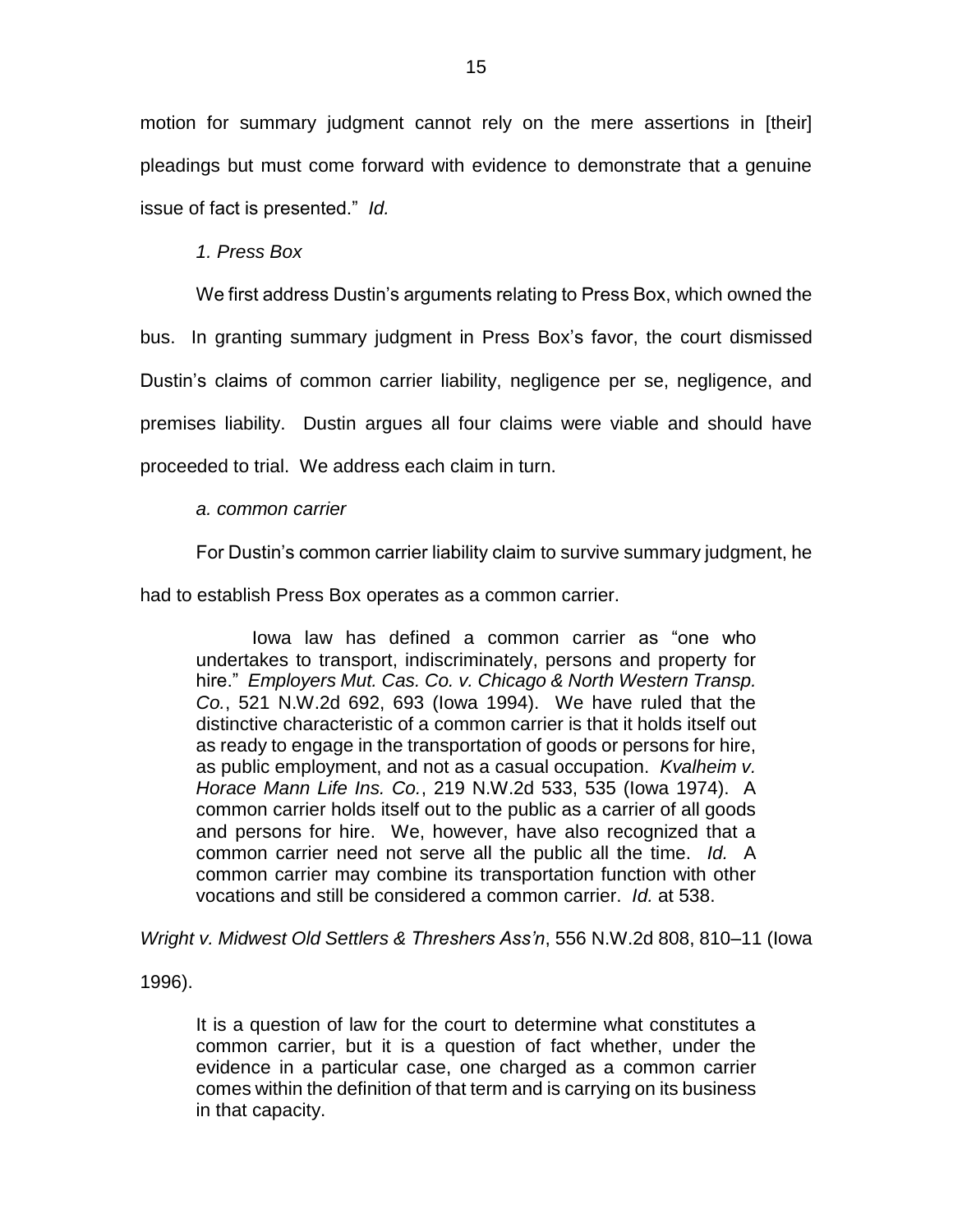*Id.* at 810 (citation omitted).

Dustin argues the record contains multiple facts from which a jury could conclude Press Box meets the definitions of a common carrier and carries on business in that capacity. He notes Press Box owns the bus, the bus is often parked on Press Box property, Press Box is a known place to rent a party bus, and he once saw the bus used by a bachelorette party.

Press Box responds that the facts on which Dustin relies all come from his own deposition with no other supporting evidence. Press Box claims this is insufficient to resist summary judgment. Specifically, Press Box asks that we extend the "contradictory affidavit rule"—which prevents a resisting party from relying on an affidavit that clearly and unambiguously contradicts prior deposition testimony to avoid summary judgment—to disregard Dustin's deposition because it contained some internal inconsistency. *See In re Estate of Gray v. Baldi*, 880 N.W.2d 451, 463–64 (Iowa 2016).

We decline to extend the contradictory affidavit rule in this manner. Even so, we agree Dustin failed to establish a fact question as to whether Press Box operated as a common carrier.

The main problem is the nature of Dustin's evidence. While evidence need not be in an admissible form at the summary judgment stage, its *content* must be admissible. *See In re Estate of Klein*, No. 17-1876, 2018 WL 4360997, at \*3 (Iowa Ct. App. Sept. 12, 2018) (Danilson, C.J., concurring specially). Here, Dustin sought to avoid summary judgment by relying on his own deposition testimony *about what other people told him* about the bus. These statements were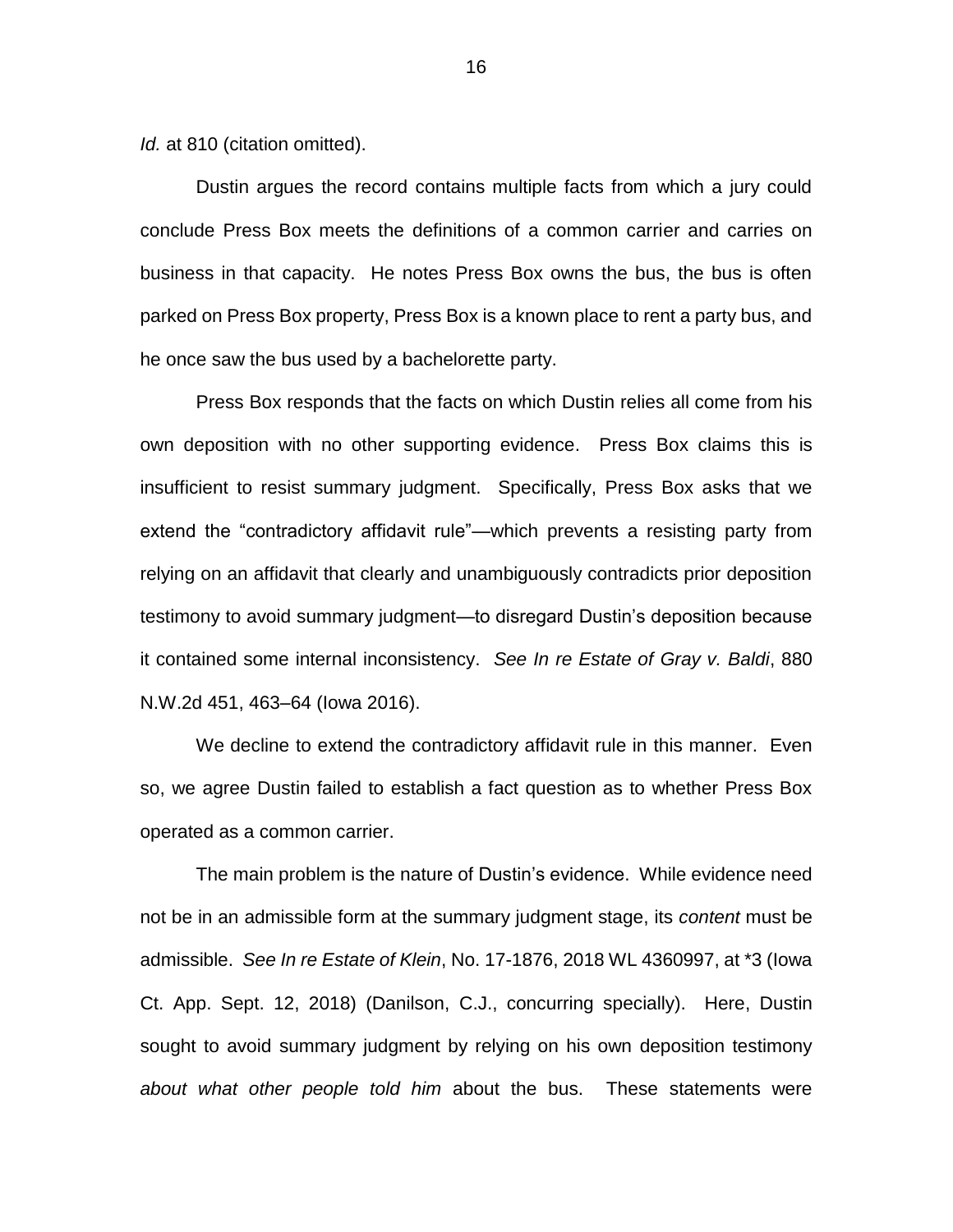inadmissible hearsay. *See* Iowa Rs. Evid. 5.801(c) (defining hearsay as "a statement that: (1) [t]he declarant does not make while testifying at the current trial or hearing; and (2) [a] party offers into evidence to prove the truth of the matter asserted in the statement"), .802 (stating "[h]earsay is not admissible unless" certain exceptions apply). Dustin could not have testified about those statements at trial. So they could not provide a basis to avoid summary judgment.

It is true Dustin's deposition also contained non-hearsay observations that (1) he saw the bus parked on Press Box property and (2) he once saw the bus used by a bachelorette party. But even when accepted as true, and even when viewed in the light most favorable to Dustin, these two observations are insufficient to create a jury question as to whether Press Box functioned as a common carrier. They do not permit the reasonable inference that Press Box "holds itself out to the public as a carrier of all goods and persons for hire." *Wright*, 556 N.W.2d at 810 (citation omitted). The district court was right to grant summary judgment as to Dustin's common carrier liability claim.

### *b. charter carrier*

 $\overline{a}$ 

Next, Dustin claims Press Box operated as a charter carrier.<sup>5</sup> Iowa Code section 325A.12(3) states, "'Charter carrier' means a person engaged in the business of transporting the public by motor vehicle under charter."<sup>6</sup> And

<sup>5</sup> Dustin argues Iowa Code section 325A.2(1)(a) (2018) creates a special duty for charter carriers toward certain classes of persons. So if a charter carrier violated safety regulations and those violations served as the proximate cause of the injuries sustained by a protected person, then Dustin argues the charter carrier would be negligent per se.

 $6$  Section 235A.12(3) also provides specific exceptions to the charter carrier definition, which are not relevant to this case.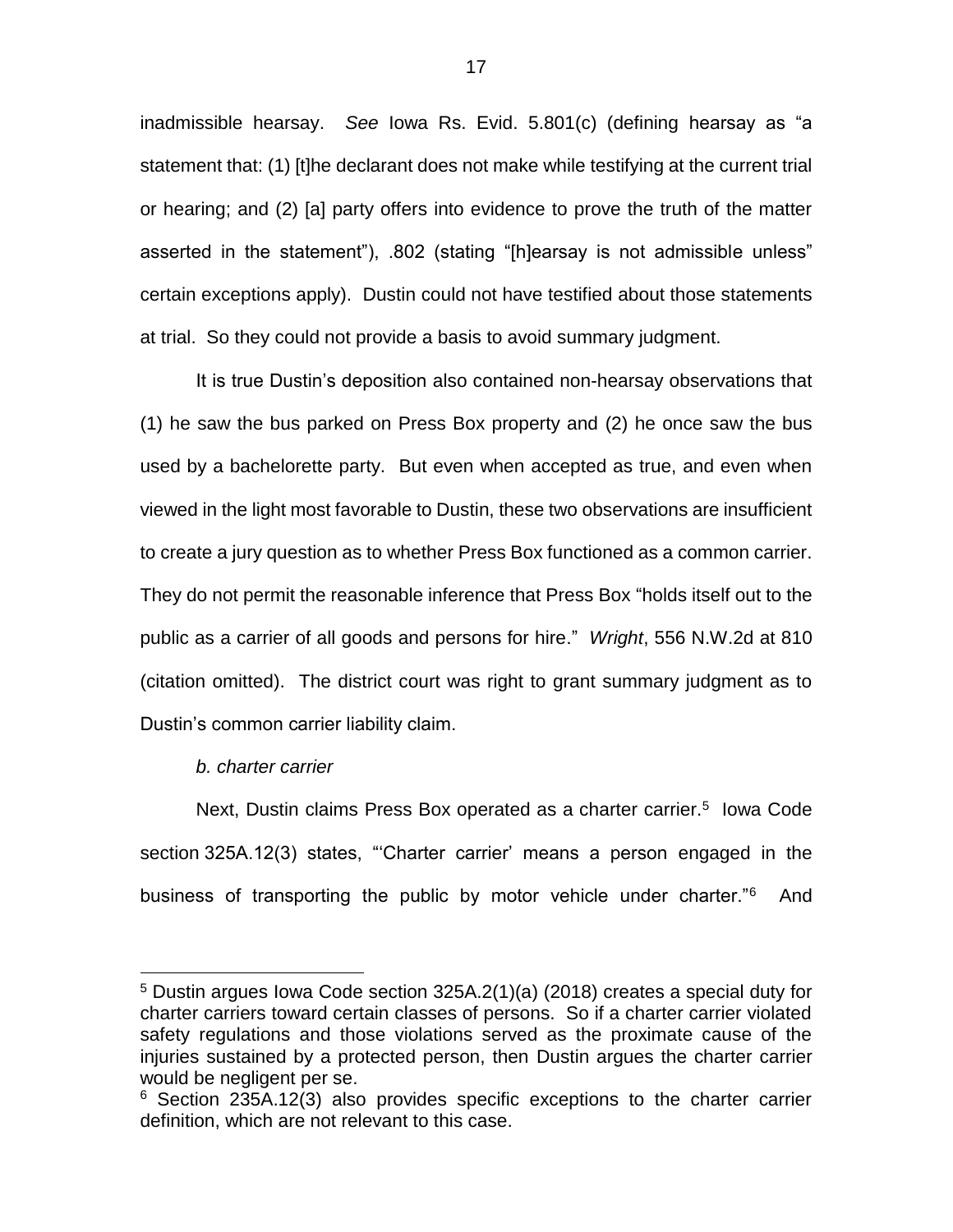"'[c]harter' means an agreement whereby the owner of a motor vehicle lets the motor vehicle to a group of persons as one party for a specified sum and for a specified act of transportation at a specified time and over an irregular route." Iowa Code § 325A.12(2).

To show Press Box was a "charter carrier," Dustin again points to his deposition testimony that he heard of people renting out the bus, saw it parked on Press Box property, and once saw it used for a bachelorette party. Again, we conclude Dustin's deposition testimony fails to create a genuine issue of material fact. Dustin's statement that *he heard* Press Box rented out the bus for \$150 per night is hearsay. *See* Iowa Rs. Evid. 5.801(c); .802. It is not admissible evidence that the bus was *actually* rented out for "a specified sum." And no other admissible evidence shows that Press Box rented the bus for "a specified sum." So, all told, no admissible evidence suggests Press Box was a "charter carrier" that was "engaged in the business of transporting the public" for "a specified sum." *See* Iowa Code § 325A.12(2), (3). Thus, the district court had no choice but to conclude Press Box did not operate as a charter carrier. And the court was correct in dismissing Dustin's negligence per se claim.

#### *c. negligence*

Dustin also argues the district court erred in dismissing his negligence claim against Press Box. To establish "a prima facie case of negligence, the plaintiff must establish that the defendant owed [them] a duty of care, defendant breached that duty, defendant's breach was the actual and proximate cause of plaintiff's injuries, and plaintiff suffered damages." *Walls v. Jacob N. Printing Co.*, 618 N.W.2d 282, 285 (Iowa 2000). "While summary adjudication is rarely appropriate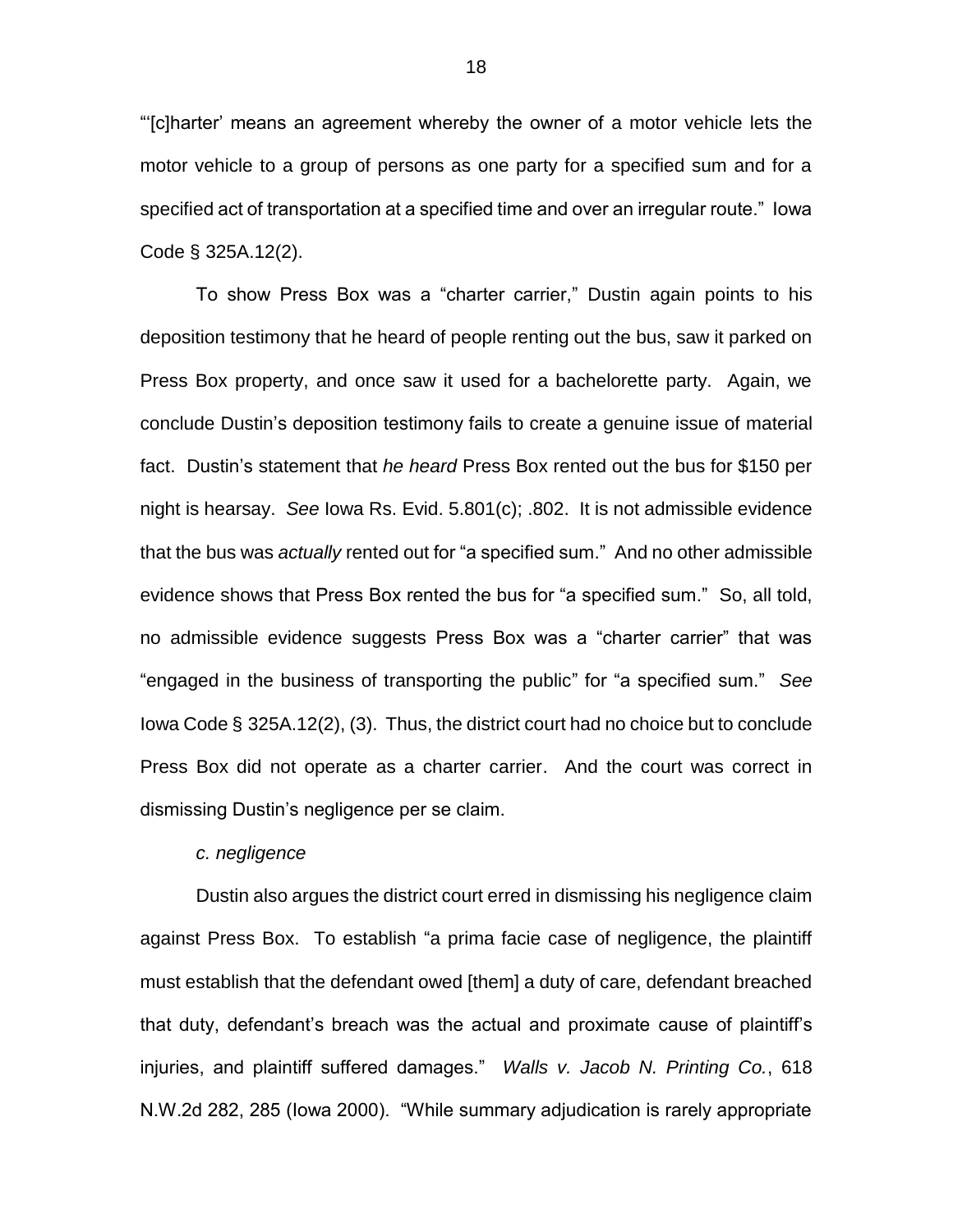in negligence cases, the determination of whether a duty is owed under particular circumstances is a matter of law for the court's determination." *Hoyt v. Gutterz Bowl & Lounge L.L.C.*, 829 N.W.2d 772, 775 (Iowa 2013).

Dustin claims the district court erred in relying on Restatement (Third) of Torts when determining Press Box did not owe him a duty of care. Relying on Restatement (Second) of Torts, Dustin argues we should consider foreseeability of harm to him when determining the duty issue. We disagree. As Press Box points out, the duty

prong underwent a wholesale revision in *Thompson* [*v. Kaczinski*], 744 N.W.2d [829,] 834–35 [(Iowa 2009)]. Prior to *Thompson*, the supreme court endorsed the consideration of foreseeability in a duty analysis. In *Thompson*, the court adopted the view of the drafters of the Restatement (Third) of Torts, who disapproved of the application of a foreseeability factor in the duty analysis.

*Morris v. Legends Fieldhouse Bar and Grill, LLC*, No. 19-1349, 2020 WL 4498901, at \*1 (Iowa Ct. App. Aug. 5, 2020) (citations omitted), *vacated on other grounds*  N.W.2d cata a 2021 WL 1703177 (lowa 2021) (reaffirming "that foreseeability should not enter into the duty calculus but should be considered only in determining whether the defendant was negligent" (citation omitted)). So we do not consider foreseeability of harm when determining whether Press Box owed a duty of care.

Instead, we follow the Restatement (Third), as adopted in *Thompson*, which provides, "An actor ordinarily has a duty to exercise reasonable care when the actor's conduct creates a risk of physical harm." 774 N.W.2d at 834 (citation omitted). However, "[a]n actor whose conduct has not created a risk of physical . . . harm to another has no duty of care to the other unless a court determines that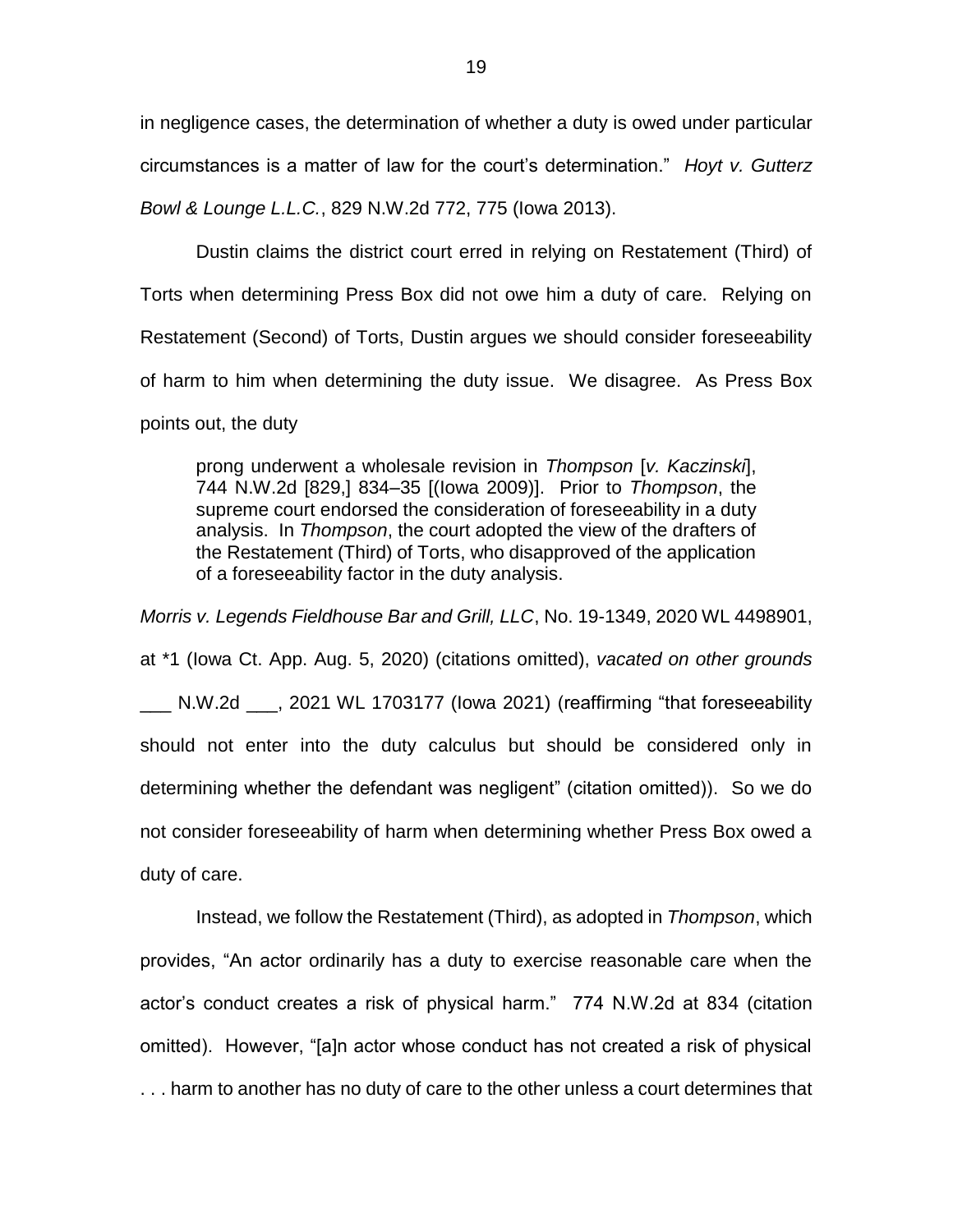one of the affirmative duties . . . is applicable." Restatement (Third) of Torts: Liability for Physical and Emotional Harm § 37 (Am. L. Inst. 2012) [hereinafter Restatement (Third) of Torts]. Similarly, "there is no duty of care when another is at risk for reasons other than those created by an actor's conduct." *Hoyt*, 829 N.W.2d at 776 n.4. Dustin argues Press Box's failure to impose restrictions on the partygoers, such as limiting alcohol consumption, amounts to conduct that created a risk of physical harm to him sufficient to establish a duty of care. We disagree. We conclude Press Box's relevant conduct of lending its bus to Colby did not create a risk of physical harm to Dustin. Instead the risk of harm was created by the partygoers themselves drinking to the point of intoxication and fighting with one another. So Press Box owed Dustin no general duty of care.

#### *d. premises liability*

Dustin also argues Press Box owed him a special duty of care based on premises liability. A special duty of care can be created in certain circumstances or relationships. *See* Restatement (Third) of Torts §§ 38–44 (providing when a special duty to another is imposed). One of those special relationships, which creates "a duty of reasonable care with regard to risks that arise within the scope of the relationship," is between "a business or other possessor of land that holds its premises open to the public with those who are lawfully on the premises." *Id.* § 40(a), (b)(3). And Dustin notes our supreme court determined "[t]avern owners fit squarely within the class of business owners contemplated by [Restatement (Third) of Torts] section 40(b)(3)." *Hoyt*, 829 N.W.2d at 777.

So Dustin posits such a special relationship exists here and creates a duty of reasonable care. Again, we disagree. This exception requires the business to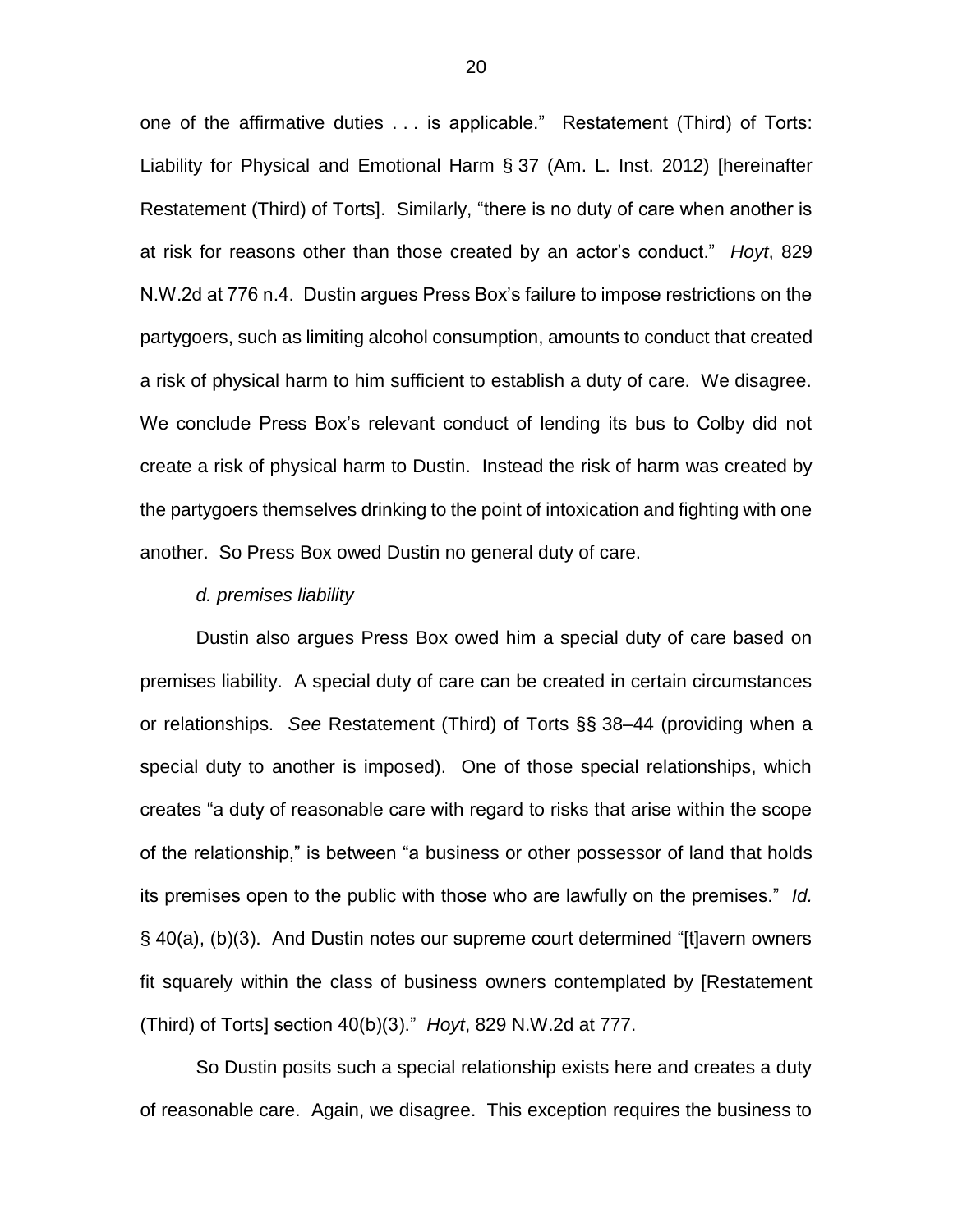"hold[] its premises open to the public." *See* Restatement (Third) of Torts § 40(b)(3). And no evidence shows Press Box did so *with the bus*. Instead, the evidence established that Press Box provided the bus to Colby as a favor and, at most, may have provided it to a bachelorette party once eighteen months prior. This is not enough to show the Press Box held the bus "open to the public." So the special relationship exception does not apply. Summary judgment was appropriate.

#### *2. Jacob*

Finally, we address Dustin's arguments concerning Jacob, the driver of the bus. He contends Jacob was not entitled to summary judgment on Dustin's claim of negligence.

It is important to remember, though, that Jacob did not wreck the bus. That is not how Dustin was injured. Rather, as the district court correctly understood, Dustin's claim raises "[t]he legal issue" of whether "a designated driver assumes a duty to protect passengers" like Dustin against "tortious acts of third parties," such as Dustin's fellow party-goers.

In evaluating this issue, we again follow Restatement (Third) of Torts, as adopted in *Thompson*, which provides, "An actor ordinarily has a duty to exercise reasonable care when the actor's conduct creates a risk of physical harm." 774 N.W.2d at 834 (citation omitted). However, "[a]n actor whose conduct has not created a risk of physical . . . harm to another has no duty of care to the other unless a court determines that one of the affirmative duties . . . is applicable." Restatement (Third) of Torts § 37. And "there is no duty of care when another is at risk for reasons other than those created by an actor's conduct." *Hoyt*, 829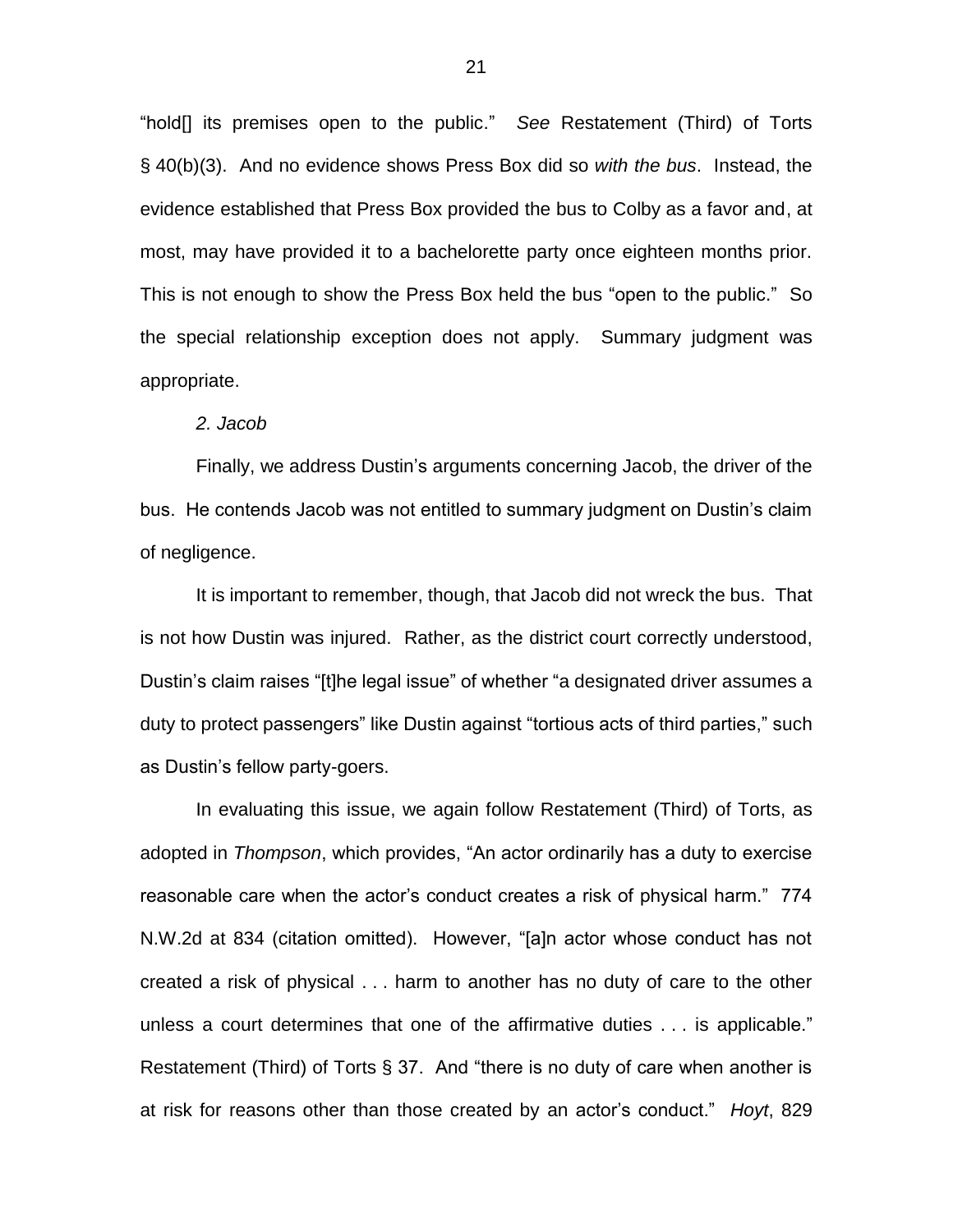N.W.2d at 776 n.4. Applying these principles, we conclude Jacob owed no duty of reasonable care to Dustin because Jacob's conduct (driving the bus as a designated driver) did not create the risk of harm at issue here, that is, the risk of injuries through fighting.

But Dustin argues Jacob "took control and charge of Dustin" and assumed a duty of reasonable care to Dustin. Restatement (Third) of Torts § 44(a) imposes a duty of reasonable care when "[a]n actor who, despite no duty to do so, takes charge of another who reasonably appears to be: (1) imperiled; and (2) helpless or unable to protect himself or herself." But there is nothing in the record to suggest Jacob took charge of Dustin. Rather, Jacob just drove the bus as a favor to Colby and Spencer. And contrary to Dustin's assertion, sober individuals interacting with intoxicated individuals do not become their keepers. We note our agreement with these observations by the district court:

Public policy considerations also weigh against finding a duty of designated drivers to protect intoxicated passengers from the tortious or criminal acts of third-parties. Designated drivers agree to forgo alcohol consumption and chauffeur others from place to place at no expense. This is a generous, gratuitous act which reduces risk to those consuming alcohol and the public at large. Requiring more of designated drivers by expanding their duties from sober driving to ensuring the physical safety of passengers against the acts of third parties would provide an unwarranted disincentive to socially beneficial behavior and has no basis in law. Although the Iowa Supreme Court has not addressed this issue, the implications of imposing additional duties on designated drivers are clearly not in the public interest and other state courts have found the same. *Gushlaw v. Milner*, 42 A.3d 1245, 1263 (R.I. 2012) ("[t]o impose a new duty upon such drivers . . . would certainly chill the courteous offers of transportation now made by 'designated drivers.'"); *Downs ex. rel. Downs v. Bush*, 263 S.W.3d 812, 824 (Ten. 2008) (declining to expand the duties of a designated driver due inconsistency with public policy favoring designated drivers); *Collins v. Thomas*, 938 A.2d 1208, 1211 (Va. 2007) (same); *Cadella v. Robinson*, 903 So.2d 613, 618 (La. Ct. App. 2005) (reasoning that imposing duties to